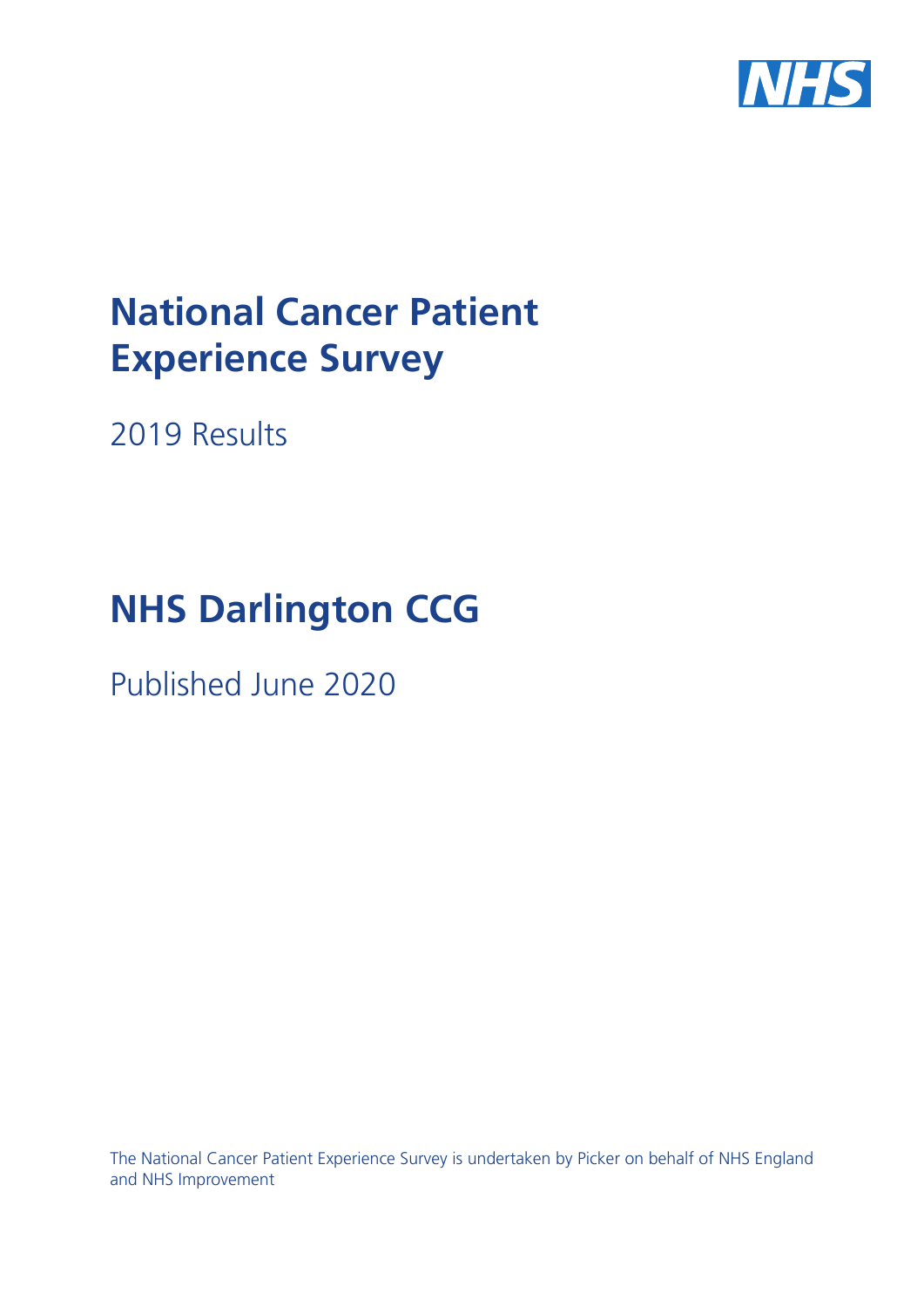# **Executive Summary** Case Mix Adjusted scores

### **Cancer Dashboard Questions**

The following seven questions are included in phase 1 of the Cancer Dashboard developed by Public Health England and NHS England:

Q61. Patient's average rating of care scored from very poor to very good

| $\Omega$ | $\overline{2}$   | 3                                                             | $\overline{4}$ | 5 | 6 | 7 | 8 | 9   | 10                                                                                            |  |
|----------|------------------|---------------------------------------------------------------|----------------|---|---|---|---|-----|-----------------------------------------------------------------------------------------------|--|
|          |                  |                                                               |                |   |   |   |   | 9.0 |                                                                                               |  |
|          |                  |                                                               |                |   |   |   |   |     | Q18. Patient definitely involved as much as they wanted in decisions about care and treatment |  |
|          |                  |                                                               |                |   |   |   |   |     | Q19. Patient given the name of a CNS who would support them through their treatment           |  |
|          |                  | Q20. Patient found it very or quite easy to contact their CNS |                |   |   |   |   |     |                                                                                               |  |
|          |                  |                                                               |                |   |   |   |   |     | Q39. Patient always felt they were treated with respect and dignity while in hospital         |  |
|          | leaving hospital |                                                               |                |   |   |   |   |     | Q41. Hospital staff told patient who to contact if worried about condition or treatment after |  |
| 68%      | treatment        |                                                               |                |   |   |   |   |     | Q55. General practice staff definitely did everything they could to support patient during    |  |
|          |                  |                                                               |                |   |   |   |   |     |                                                                                               |  |

### **Questions Outside Expected Range**

|                                                                                                               |            | Case Mix Adjusted Scores   |                            |                   |
|---------------------------------------------------------------------------------------------------------------|------------|----------------------------|----------------------------|-------------------|
|                                                                                                               | 2019 Score | Lower<br>Expected<br>Range | Upper<br>Expected<br>Range | National<br>Score |
| $\vert$ Q59. Patient felt length of time for attending clinics and appointments for cancer was about<br>right | 82%        | 58%                        | 80%                        | 69%               |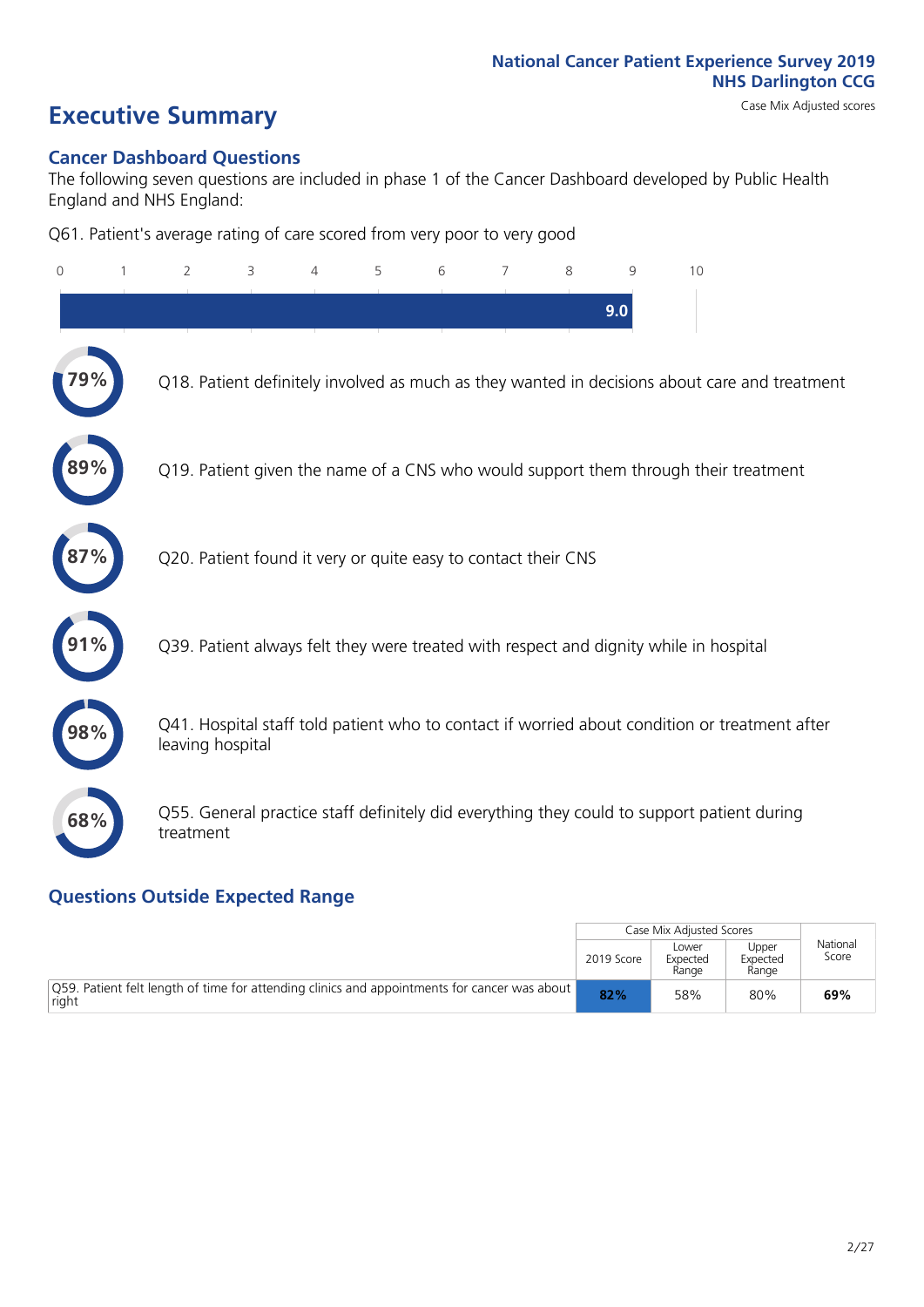# **Introduction**

The National Cancer Patient Experience Survey 2019 is the ninth iteration of the survey first undertaken in 2010. It has been designed to monitor national progress on cancer care; to provide information to drive local quality improvements; to assist commissioners and providers of cancer care; and to inform the work of the various charities and stakeholder groups supporting cancer patients.

The survey was overseen by a national Cancer Patient Experience Advisory Group. This Advisory Group set the principles and objectives of the survey programme and guided questionnaire development. The survey was commissioned and managed by NHS England. The survey provider, Picker, is responsible for designing, running and analysing the survey.

The 2019 survey involved 143 NHS Trusts. Out of 111,366 people, 67,858 people responded to the survey, yielding a response rate of 61%.

# **Methodology**

### **Eligibility, eldwork and survey methods**

The sample for the survey included all adult (aged 16 and over) NHS patients, with a confirmed primary diagnosis of cancer, discharged from an NHS Trust after an inpatient episode or day case attendance for cancer related treatment in the months of April, May and June 2019. The fieldwork for the survey was undertaken between December 2019 and March 2020.

As in the previous four years, the survey used a mixed mode methodology. Questionnaires were sent by post, with two reminders where necessary, but also included an option to complete the questionnaire online. A Freephone helpline and email was available for respondents to opt out, ask questions about the survey, enable them to complete their questionnaire over the phone and provide access to a translation and interpreting facility for those whose first language was not English.

### **Case-mix adjustment**

Both unadjusted and adjusted scores are presented in this report. Case-mix adjusted scores allows us to account for the impact that differing patient populations might have on results. By using the case-mix adjusted estimates we can obtain a greater understanding of how a CCG is performing given their patient population. The factors taken into account in this case-mix adjustment are gender, age, ethnic group, deprivation, and tumour group.

### **Scoring methodology**

Fifty-two questions from the questionnaire are scored as these questions relate directly to patient experience. For all but one question (Q61), scores are presented as the percentage of positive responses out of all scored responses. For Q61, respondents rate their overall care on a scale of 0 to 10, of which the average was calculated for this question's presented score. The percentages in this report have been rounded to the nearest percentage point. Therefore, in some cases the figures do not appear to add up to 100%.

### **Statistical significance**

In the reporting of 2019 results, appropriate statistical tests have been undertaken to identify unadjusted scores for which the change over time is 'statistically significant'. Thirty-seven scored questions in 2019 have been compared with those of 2018 and a statistically significant change between the two years has been reported where identified.

For the scored questions that are comparable beyond 2018, statistically significant change over the five years has also been reported where identified. A statistically significant difference means that the change in the result is very unlikely to have occurred by sampling variation.

### **Suppression**

### **Question-level suppression**

For scores where the base size per question is  $<$ 21, the score will be suppressed and replaced with an asterisk (\*). The base size will include neutral response options.

### **Double suppression**

If any group within a particular sub-group breakdown (such as the tumour group breakdown) has <21 responses, then the figure for this particular group is suppressed and replaced with an asterisk (\*). If there is only one group within the sub-group breakdown that has <21 respondents, and is therefore suppressed, the group with the next lowest number of respondents is also supressed and replaced with an asterisk (\*) (regardless if it is greater than or less than 21).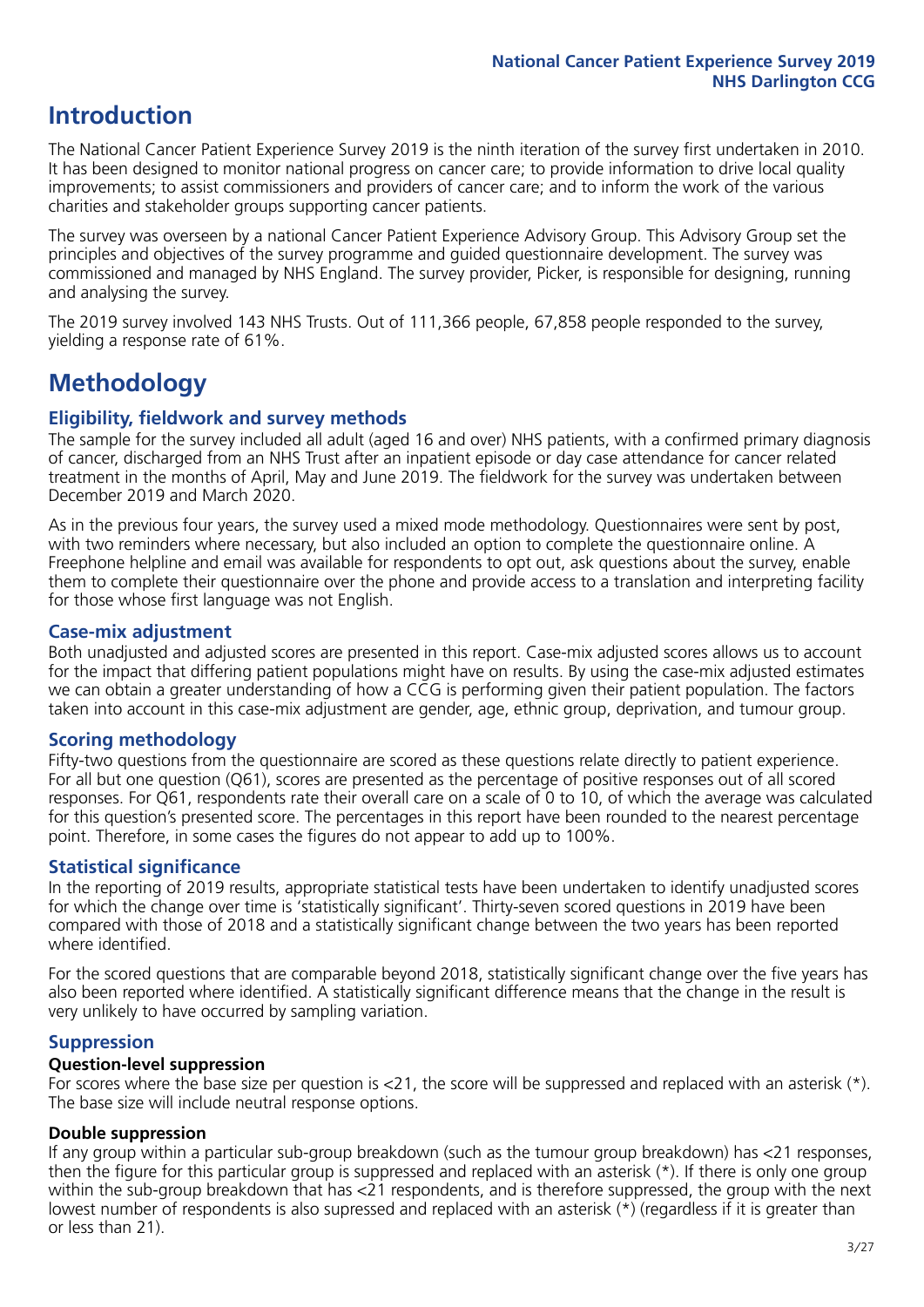# **Understanding the results**

This report shows how this CCG scored for each question in the survey, compared with national results and previous year's results. It is aimed at helping individual CCGs to understand their performance and identify areas for local improvement. Below is a description of the type of results presented within this report and how to understand them.

### **Expected range charts**

The expected range charts in this report show a bar with the lowest and highest score received for each question nationally. Within this bar, an expected range is given (in grey) and a black diamond represents the actual score for this CCG.

CCGs whose score is above the upper limit of the expected range (in the dark blue) are positive outliers, with a score statistically significantly higher than the national mean. This indicates that the CCG performs better than what CCGs of the same size and demographics are expected to perform. The opposite is true if the score is below the lower limit of the expected range (in the light blue); these are negative outliers. For scores within the expected range (in the grey), the score is what we would expect given the CCG's size and demographics.

### **Comparability tables**

The comparability tables show the 2018 and 2019 unadjusted scores for this CCG for each scored question. If there is a significant change from 2018 and 2019 or overall from 2015 to 2019, an arrow will be presented for the direction of change. The adjusted 2019 score will also be presented for each scored question along with the lower and upper expected range and national score. Scores above the upper limit of the expected range will be highlighted dark blue, scores below the lower limit of the expected range will be highlighted light blue, and scores within the lower and upper limit of the expected ranges will be highlighted grey.

### **Tumour type tables**

The tumour type tables show the unadjusted scores for each scored question for each of the 13 tumour groups. The national score for that tumour group is also shown. Unadjusted scores for the same tumour type across different CCGs may not be comparable, as they do not account for the impact that differing patient populations might have on results. Central nervous system is abbreviated as 'CNS' and lower gastrointestinal tract is abbreviated as 'LGT' throughout this report.

### **Year on year charts**

The year on year charts show five columns representing the unadjusted scores of the last five years (2015, 2016, 2017, 2018 and 2019) for each scored question.

#### **Notes on specific questions**

Following the development phase of the 2019 survey, several changes were made to the questionnaire. Six scored questions were amended (Q5, Q18, Q30, Q35, Q56 and Q60) and one non-scored question (Q29) was amended that impacted the comparability of questions Q30 to Q41. Of all questions changed or impacted by change, only Q60 is presented with historical comparisons; though the results should be interpreted with caution.

### **Unadjusted data and case-mix adjusted data**

Unadjusted data should be used to see the actual responses from patients relating to the CCG. Case-mix adjusted data, together with expected ranges, should be used to understand whether the results are significantly higher or lower than national results taking account of the patient mix.

### **Further information**

This research was carried out in accordance with the international standard for organisations conducting social research (accreditation to ISO20252:2012; certificate number GB08/74322). The 2019 survey data has been produced and published in line with the Code of Practice for Official Statistics.

For more information on the methodology, please see the Technical Document. It can be viewed along with the 2019 questionnaire and survey quidance on the website at [www.ncpes.co.uk](https://www.ncpes.co.uk/supporting-documents). For all other outputs at National, Trust, CCG and Cancer Alliance level, please see the PDF reports, Excel tables and dashboards at [www.ncpes.co.uk.](https://www.ncpes.co.uk/current-results)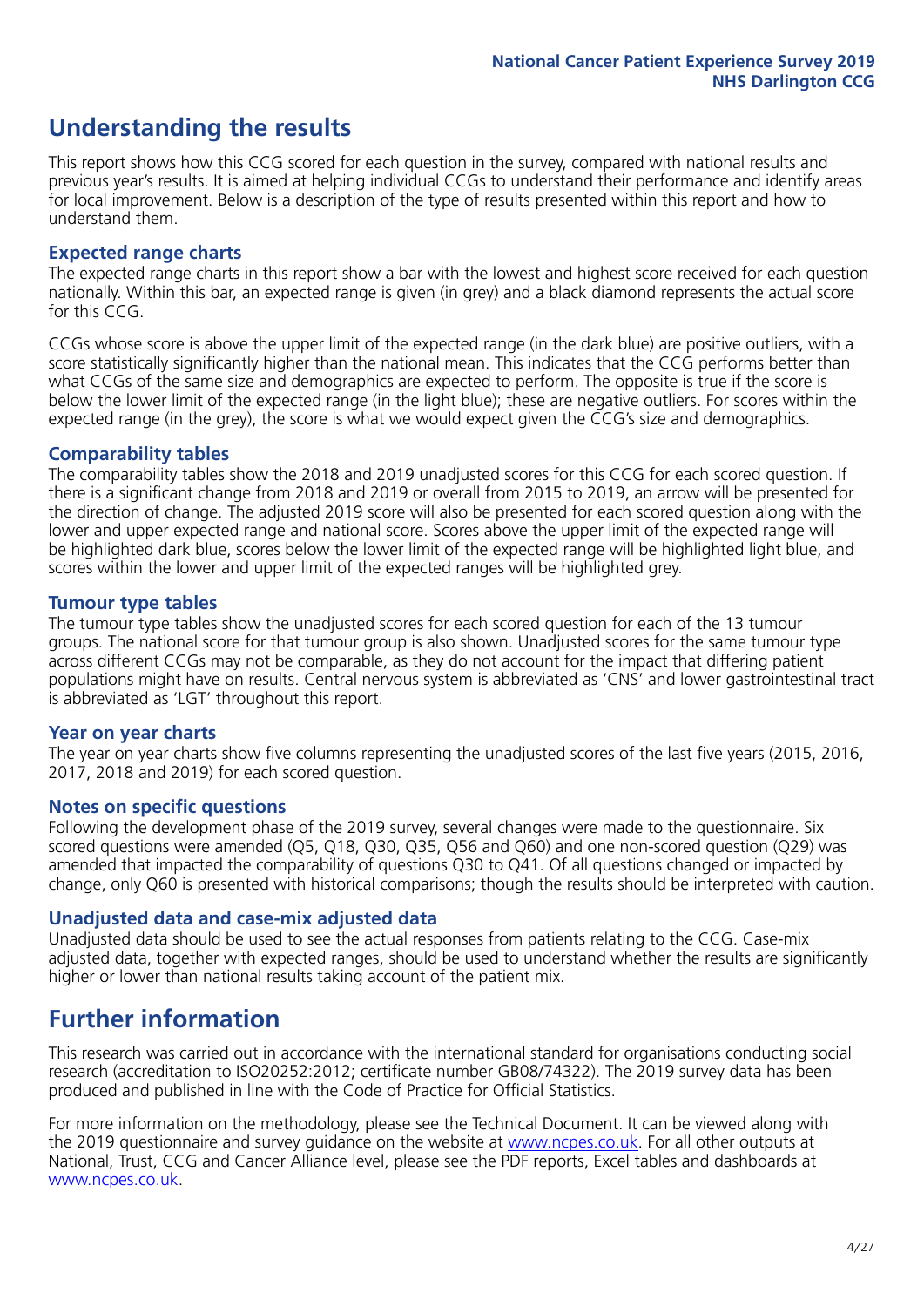### **Response Rate**

### **Overall Response Rate**

86 patients responded out of a total of 146 patients, resulting in a response rate of 59%.

|          | Sample Size | Adjusted<br>Sample | Completed | Response Rate |
|----------|-------------|--------------------|-----------|---------------|
| CCG      | 153         | 146                | 86        | 59%           |
| National | 119.855     | 111.366            | 67.858    | 61%           |

### **Respondents by Survey Type**

|                            | Number of<br>Respondents |
|----------------------------|--------------------------|
| Online                     |                          |
| Paper                      | 82                       |
| Phone                      |                          |
| <b>Translation Service</b> |                          |

### **Respondents by Tumour Group**

|                      | Number of<br>Respondents |
|----------------------|--------------------------|
| <b>Brain / CNS</b>   | 1                        |
| <b>Breast</b>        | 19                       |
| Colorectal / LGT     | 8                        |
| Gynaecological       | 7                        |
| Haematological       | 15                       |
| <b>Head and Neck</b> | $\mathcal{P}$            |
| Lung                 | 3                        |
| Prostate             | 1                        |
| Sarcoma              | 1                        |
| Skin                 | 5                        |
| <b>Upper Gastro</b>  | 4                        |
| Urological           | 7                        |
| Other                | 13                       |

### **Respondents by Age and Gender**

Respondents year of birth has been used to determine age. This information has been amalgamated into 8 age bands. The age and gender distribution for the CCG was as follows:

|        | Age 16-24 | Age 25-34 | Age 35-44 | Age 45-54 | Age 55-64 | Age 65-74 | Age 75-84 | Age 85+ | Total |
|--------|-----------|-----------|-----------|-----------|-----------|-----------|-----------|---------|-------|
| Male   |           |           |           |           |           | 15        |           |         | 37    |
| Female |           |           |           |           | 14        | 13        |           |         | 49    |
| Total  |           |           |           |           | 23        | 28        | 18        |         | 86    |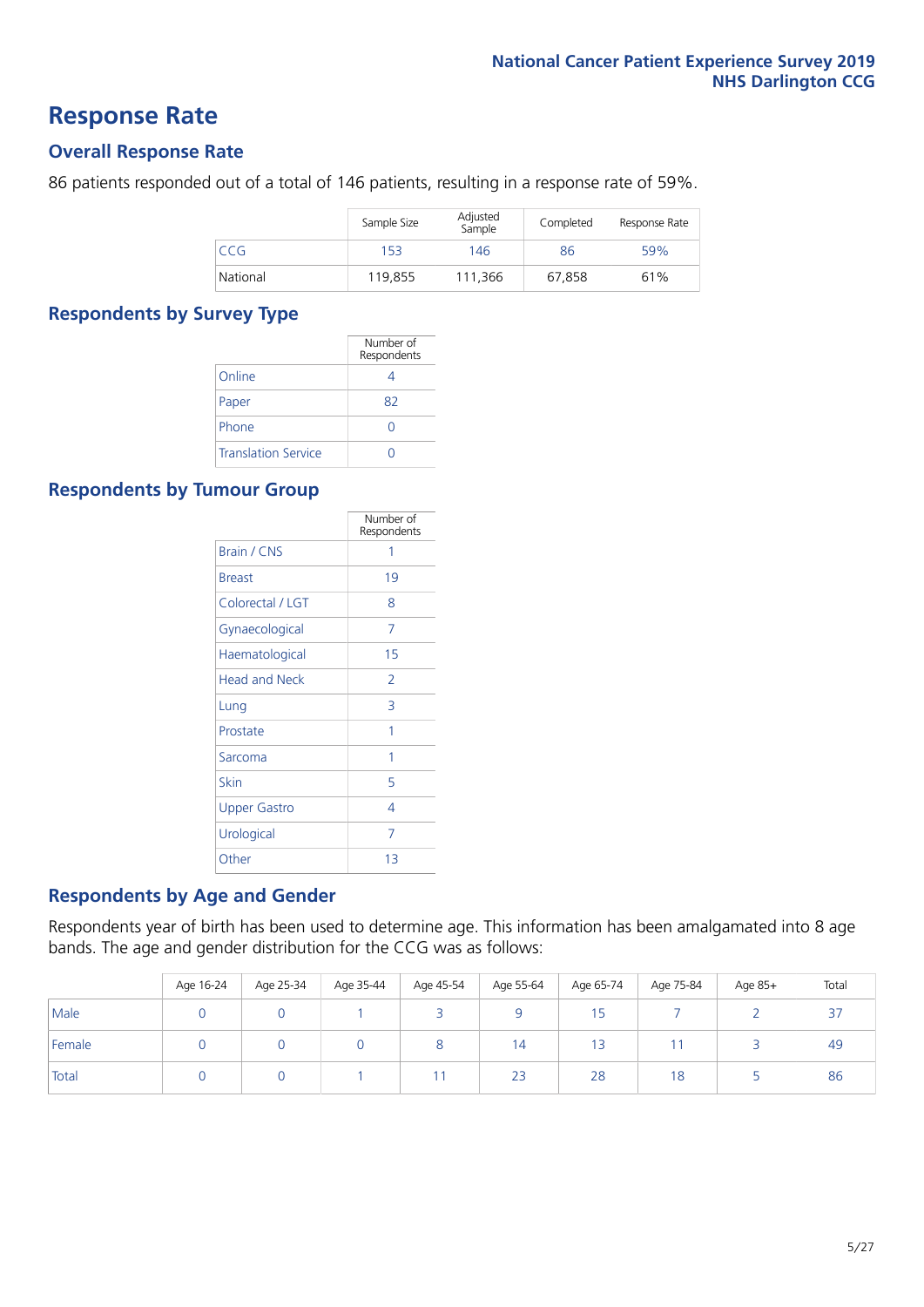# **Expected Range Charts**

| Lower Expected Range<br>Average                                                                                                                                                                                                                                                                                                                                                                                                                                                                                             |       |     |     | Upper Expected Range |     |     |                   |            | Case Mix Adjusted Score |                          |                 |
|-----------------------------------------------------------------------------------------------------------------------------------------------------------------------------------------------------------------------------------------------------------------------------------------------------------------------------------------------------------------------------------------------------------------------------------------------------------------------------------------------------------------------------|-------|-----|-----|----------------------|-----|-----|-------------------|------------|-------------------------|--------------------------|-----------------|
| <b>SEEING YOUR GP</b><br>Q1. Saw GP once or twice before being told they needed to go to<br>hospital<br>Q2. Patient thought they were seen as soon as necessary                                                                                                                                                                                                                                                                                                                                                             | 0%    | 10% | 20% | 30% 40%              |     | 50% | 60%               | 70%        | 80%<br>77%<br>80%       |                          | 90% 100%        |
| <b>DIAGNOSTIC TESTS</b><br>Q5. Received all the information needed about the test<br>Q6. The length of time waiting for the test to be done was about<br>right<br>Q7. Test results explained in completely understandable way                                                                                                                                                                                                                                                                                               | 0%    | 10% | 20% | 30%                  | 40% | 50% | 60%               | 70%        | 80%<br>83%<br>79%       |                          | 90% 100%<br>95% |
| <b>FINDING OUT WHAT WAS WRONG WITH YOU</b><br>Q10. Patient told they could bring a family member or friend when<br>first told they had cancer<br>Q11. Patient felt they were told sensitively that they had cancer<br>Q12. Patient completely understood the explanation of what was<br>wrong<br>Q13. Patient given easy to understand written information about<br>the type of cancer they had                                                                                                                             | 0%    | 10% | 20% | 30%                  | 40% | 50% | 60%               | 70%<br>74% | 80%<br>83%<br>76%       | 88%                      | 90% 100%        |
| <b>DECIDING THE BEST TREATMENT FOR YOU</b><br>Q14. Patient felt that treatment options were completely explained<br>Q15. Patient felt possible side effects were definitely explained in<br>an understandable way<br>Q16. Patient definitely given practical advice and support in dealing<br>with side effects of treatment<br>Q17. Patient definitely told about side effects that could affect<br>them in the future<br>Q18. Patient definitely involved as much as they wanted in<br>decisions about care and treatment | $0\%$ | 10% | 20% | 30%                  | 40% | 50% | 60%<br>63%<br>61% | 70% 80%    | 76%<br>75%<br>79%       |                          | 90% 100%        |
| <b>CLINICAL NURSE SPECIALIST (CNS)</b><br>Q19. Patient given the name of a CNS who would support them<br>through their treatment<br>Q20. Patient found it very or quite easy to contact their CNS<br>Q21. Patient got understandable answers to important questions<br>all or most of the time                                                                                                                                                                                                                              | 0%    | 10% | 20% | 30%                  | 40% | 50% | 60%               | 70%        | 80%                     | 90%<br>89%<br>87%<br>88% | 100%            |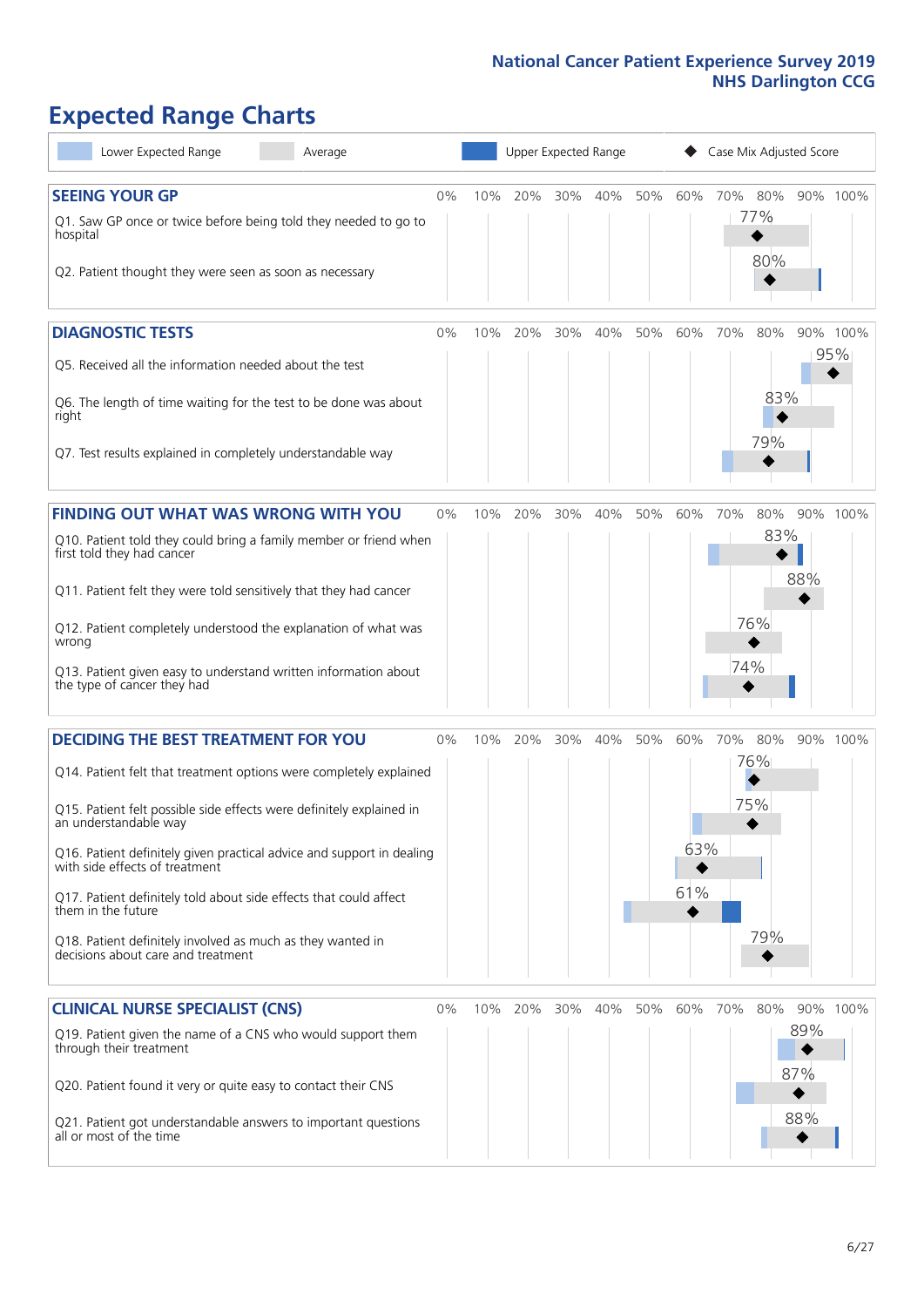# **Expected Range Charts**

| Lower Expected Range<br>Average                                                                                                                                                                                                                                                                                                                                                                                               |    |     |     |     | Upper Expected Range |     |            |     | Case Mix Adjusted Score  |     |                 |
|-------------------------------------------------------------------------------------------------------------------------------------------------------------------------------------------------------------------------------------------------------------------------------------------------------------------------------------------------------------------------------------------------------------------------------|----|-----|-----|-----|----------------------|-----|------------|-----|--------------------------|-----|-----------------|
| <b>SUPPORT FOR PEOPLE WITH CANCER</b><br>Q22. Hospital staff gave information about support or self-help<br>groups for people with cancer<br>Q23. Hospital staff discussed or gave information about the impact<br>cancer could have on day to day activities<br>Q24. Hospital staff gave information on getting financial help or<br>possible benefits<br>Q25. Hospital staff told patient they could get free prescriptions | 0% | 10% | 20% | 30% | 40%                  | 50% | 60%<br>61% | 70% | 80%<br>82%<br>85%<br>77% |     | 90% 100%        |
| <b>OPERATIONS</b><br>Q27. Beforehand, patient had all the information needed about the                                                                                                                                                                                                                                                                                                                                        | 0% | 10% | 20% | 30% | 40%                  | 50% | 60%        | 70% | 80%                      |     | 90% 100%<br>96% |
| operation<br>Q28. Afterwards, staff completely explained how operation had<br>gone in understandable way                                                                                                                                                                                                                                                                                                                      |    |     |     |     |                      |     |            | 74% |                          |     |                 |
| <b>HOSPITAL CARE AS AN INPATIENT</b>                                                                                                                                                                                                                                                                                                                                                                                          | 0% | 10% | 20% | 30% | 40%                  | 50% | 60%        | 70% | 80%                      |     | 90% 100%        |
| Q30. Hospital staff didn't talk in front of patient as if patient wasn't<br>there                                                                                                                                                                                                                                                                                                                                             |    |     |     |     |                      |     |            |     | 85%<br>84%               |     |                 |
| Q31. Patient had confidence and trust in all doctors treating them                                                                                                                                                                                                                                                                                                                                                            |    |     |     |     |                      |     |            | 69% |                          |     |                 |
| Q32. Patient's family or someone close definitely felt able to talk to<br>a doctor                                                                                                                                                                                                                                                                                                                                            |    |     |     |     |                      |     |            |     |                          |     |                 |
| Q33. Patient had confidence and trust in all the ward nurses<br>treating them                                                                                                                                                                                                                                                                                                                                                 |    |     |     |     |                      |     |            | 74% |                          |     |                 |
| Q34. Patient thought there were always or nearly always enough<br>nurses on duty to care for them                                                                                                                                                                                                                                                                                                                             |    |     |     |     |                      |     |            | 69% |                          |     |                 |
| Q35. All hospital staff asked patient what name they prefer to be<br>called by                                                                                                                                                                                                                                                                                                                                                |    |     |     |     |                      |     |            |     | 80%                      |     |                 |
| Q36. Patient always given enough privacy when discussing<br>condition or treatment                                                                                                                                                                                                                                                                                                                                            |    |     |     |     |                      |     |            |     | 84%                      |     |                 |
| Q37. Patient definitely found hospital staff to discuss worries or<br>fears during their inpatient visit                                                                                                                                                                                                                                                                                                                      |    |     |     |     |                      |     | 55%        |     |                          |     |                 |
| Q38. Hospital staff definitely did everything they could to help<br>control pain                                                                                                                                                                                                                                                                                                                                              |    |     |     |     |                      |     |            |     | 85%                      |     |                 |
| Q39. Patient always felt they were treated with respect and dignity<br>while in hospital                                                                                                                                                                                                                                                                                                                                      |    |     |     |     |                      |     |            |     |                          | 91% |                 |
| Q40. Patient given clear written information about what should or<br>should not do after leaving hospital                                                                                                                                                                                                                                                                                                                     |    |     |     |     |                      |     |            |     | 85%                      |     |                 |
| Q41. Hospital staff told patient who to contact if worried about<br>condition or treatment after leaving hospital                                                                                                                                                                                                                                                                                                             |    |     |     |     |                      |     |            |     |                          |     | 98%             |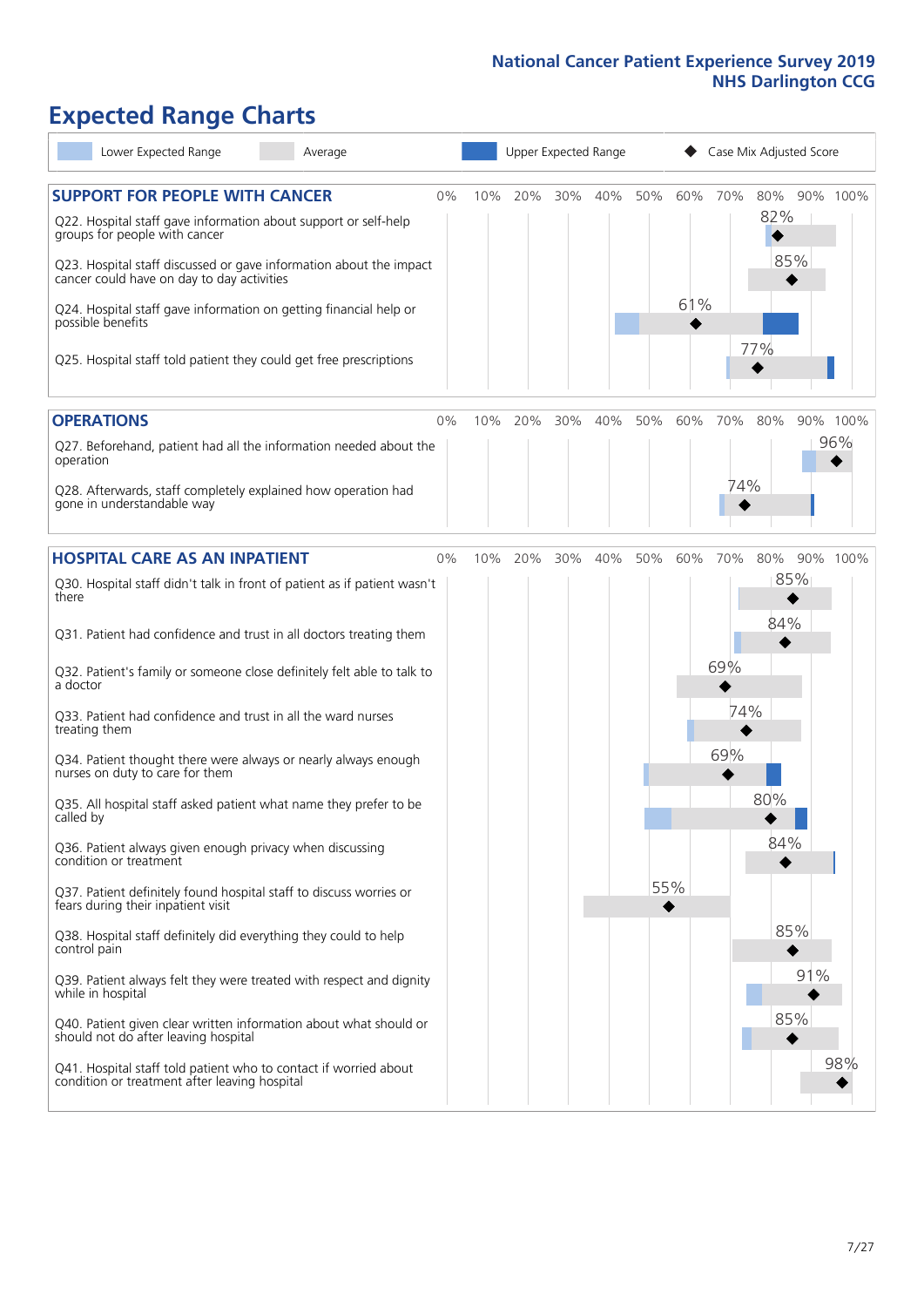# **Expected Range Charts**

| Lower Expected Range                                                                                                  | Average |       |     |         |     | Upper Expected Range |     | Case Mix Adjusted Score |     |     |     |          |
|-----------------------------------------------------------------------------------------------------------------------|---------|-------|-----|---------|-----|----------------------|-----|-------------------------|-----|-----|-----|----------|
| <b>HOSPITAL CARE AS A DAY PATIENT / OUTPATIENT 0%</b>                                                                 |         |       | 10% | 20%     | 30% | 40%                  | 50% | 60%                     | 70% | 80% |     | 90% 100% |
| Q43. Patient definitely found hospital staff to discuss worries or<br>fears during their outpatient or day case visit |         |       |     |         |     |                      |     | 61%                     |     |     |     |          |
| Q44. Cancer doctor had the right documents at patient's last<br>outpatient appointment                                |         |       |     |         |     |                      |     |                         |     |     |     | 97%      |
| Q46. Beforehand patient completely had all information needed<br>about radiotherapy treatment                         |         |       |     |         |     |                      |     |                         |     |     | 91% |          |
| Q47. Patient completely given understandable information about<br>whether radiotherapy was working                    |         |       |     |         |     |                      |     |                         |     |     |     |          |
| Q49. Beforehand patient completely had all information needed<br>about chemotherapy treatment                         |         |       |     |         |     |                      |     |                         |     | 83% |     |          |
| Q50. Patient given enough information about whether<br>chemotherapy was working in a completely understandable way    |         |       |     |         |     |                      |     | 61%                     |     |     |     |          |
| <b>HOME CARE AND SUPPORT</b>                                                                                          |         | 0%    | 10% | 20%     | 30% | 40%                  | 50% | 60%                     | 70% | 80% |     | 90% 100% |
| Q51. Hospital staff definitely gave family or someone close all the<br>information needed to help care at home        |         |       |     |         |     |                      |     | 57%                     |     |     |     |          |
| Q52. Patient definitely given enough support from health or social<br>services during treatment                       |         |       |     |         |     |                      | 48% |                         |     |     |     |          |
| Q53. Patient definitely given enough support from health or social<br>services after treatment                        |         |       |     |         |     |                      | 51% |                         |     |     |     |          |
| <b>CARE FROM YOUR GENERAL PRACTICE</b>                                                                                |         | $0\%$ |     | 10% 20% | 30% | 40%                  | 50% | 60%                     | 70% | 80% |     | 90% 100% |
| Q54. GP given enough information about patient's condition and<br>treatment                                           |         |       |     |         |     |                      |     |                         |     |     | 94% |          |
| Q55. General practice staff definitely did everything they could to<br>support patient during treatment               |         |       |     |         |     |                      |     |                         | 68% |     |     |          |
| <b>YOUR OVERALL NHS CARE</b>                                                                                          |         | $0\%$ | 10% | 20%     | 30% | 40%                  | 50% | 60%                     | 70% | 80% |     | 90% 100% |
| Q56. Different people treating and caring for patient always work<br>well together to give best possible care         |         |       |     |         |     |                      |     |                         |     | 78% |     |          |
| Q57. Patient given a care plan                                                                                        |         |       |     |         |     | 41%                  |     |                         |     |     |     |          |
| Q58. Overall the administration of care was good or very good                                                         |         |       |     |         |     |                      |     |                         |     | 85% |     |          |
| Q59. Patient felt length of time for attending clinics and<br>appointments for cancer was about right                 |         |       |     |         |     |                      |     |                         |     | 82% |     |          |
| Q60. Someone discussed with patient whether they would like to<br>take part in cancer research                        |         |       |     |         | 30% |                      |     |                         |     |     |     |          |
|                                                                                                                       |         | 0     |     | 2       | 3   | 4                    | 5   | 6                       |     | 8   | 9   | 10       |
| Q61. Patient's average rating of care scored from very poor to very<br>good                                           |         |       |     |         |     |                      |     |                         |     |     | 9:0 |          |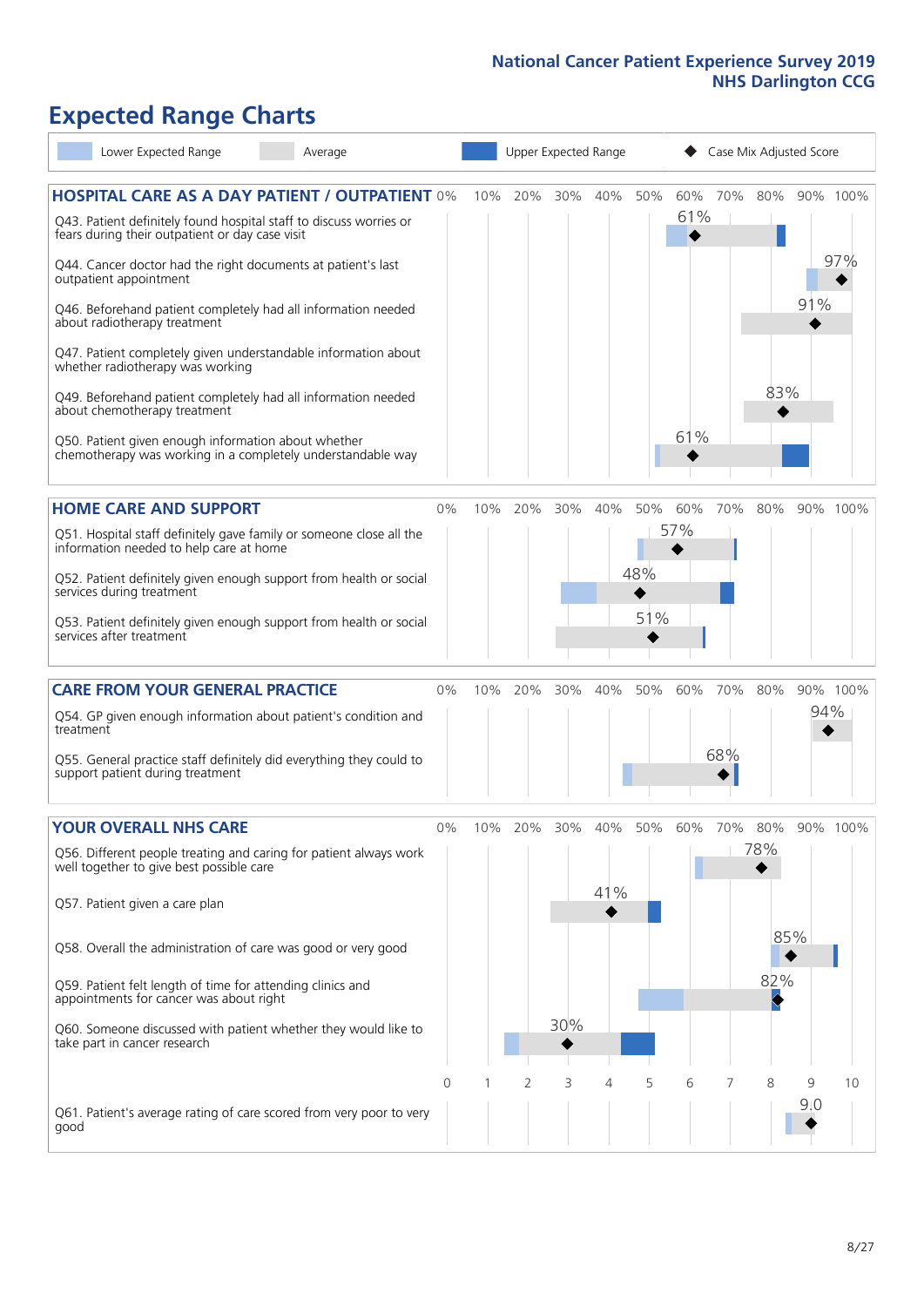# **Comparability Tables**

\* Indicates where a score has been suppressed because there are less than 21 responses.

\*\* No score available for 2018.

 $\triangle$  or  $\nabla$ 

Change 2018-2019: Indicates where 2019 score is significantly higher or lower than 2018 score Change Overall: Indicates significant change overall (2015, 2016, 2017, 2018 and 2019).

Adjusted Score below Lower Expected Range Adjusted Score between Upper and Lower Expected Ranges Adjusted Score above Upper

Expected Range

|                                                                             |           |               | Unadjusted Scores |               |                                                  |         |               | Case Mix Adjusted Scores            |                |                   |
|-----------------------------------------------------------------------------|-----------|---------------|-------------------|---------------|--------------------------------------------------|---------|---------------|-------------------------------------|----------------|-------------------|
|                                                                             | 2018<br>n | 2018<br>Score | 2019<br>n.        | 2019<br>Score | $\sqrt{(\text{Change})}$ Change<br>2018-<br>2019 | Overall | 2019<br>Score | Lower<br>Expected Expected<br>Range | Upper<br>Range | National<br>Score |
| <b>SEEING YOUR GP</b>                                                       |           |               |                   |               |                                                  |         |               |                                     |                |                   |
| Q1. Saw GP once or twice before being told they needed to go<br>to hospital | 90        | 79%           | 57                | 77%           |                                                  |         | 77%           | 68%                                 | 89%            | 79%               |
| Q2. Patient thought they were seen as soon as necessary                     | 132       | 87%           | 83                | 80%           |                                                  |         | 80%           | 76%                                 | 92%            | 84%               |
| <b>DIAGNOSTIC TESTS</b>                                                     |           |               |                   |               |                                                  |         |               |                                     |                |                   |

| Q5. Received all the information needed about the test                    | $**$ | **  | 69 | 96% |  | 95% | 90% | 100% | 95% |
|---------------------------------------------------------------------------|------|-----|----|-----|--|-----|-----|------|-----|
| Q6. The length of time waiting for the test to be done was<br>about right | 105  | 90% |    | 83% |  | 83% | 81% | 96%  | 88% |
| Q7. Test results explained in completely understandable way               | 106  | 79% | 73 | 79% |  | 79% | 71% | 89%  | 80% |

| <b>FINDING OUT WHAT WAS WRONG WITH YOU</b>                                                      |     |     |    |     |     |     |     |     |
|-------------------------------------------------------------------------------------------------|-----|-----|----|-----|-----|-----|-----|-----|
| Q10. Patient told they could bring a family member or friend<br>when first told they had cancer | 121 | 78% | 82 | 82% | 83% | 67% | 87% | 77% |
| Q11. Patient felt they were told sensitively that they had cancer                               | 133 | 86% | 85 | 88% | 88% | 78% | 93% | 86% |
| Q12. Patient completely understood the explanation of what<br>was wrong                         | 134 | 73% | 85 | 75% | 76% | 64% | 83% | 73% |
| Q13. Patient given easy to understand written information<br>about the type of cancer they had  | 13  | 71% | 72 | 74% | 74% | 64% | 85% | 74% |

| <b>DECIDING THE BEST TREATMENT FOR YOU</b>                                                              |      |     |    |     |     |     |     |     |
|---------------------------------------------------------------------------------------------------------|------|-----|----|-----|-----|-----|-----|-----|
| Q14. Patient felt that treatment options were completely<br>explained                                   | 115  | 88% | 77 | 77% | 76% | 75% | 92% | 83% |
| Q15. Patient felt possible side effects were definitely explained<br>in an understandable way           | 123  | 76% | 78 | 76% | 75% | 63% | 83% | 73% |
| Q16. Patient definitely given practical advice and support in<br>dealing with side effects of treatment | 123  | 71% | 79 | 63% | 63% | 57% | 78% | 67% |
| Q17. Patient definitely told about side effects that could affect<br>them in the future                 | 106  | 59% | 75 | 60% | 61% | 46% | 68% | 57% |
| Q18. Patient definitely involved as much as they wanted in<br>decisions about care and treatment        | $**$ | **  | 83 | 80% | 79% | 73% | 89% | 81% |

| <b>CLINICAL NURSE SPECIALIST (CNS)</b>                                                    |     |     |    |     |     |     |     |     |
|-------------------------------------------------------------------------------------------|-----|-----|----|-----|-----|-----|-----|-----|
| Q19. Patient given the name of a CNS who would support them<br>through their treatment    | 131 | 92% | 81 | 89% | 89% | 86% | 98% | 92% |
| Q20. Patient found it very or quite easy to contact their CNS                             | 112 | 90% | 64 | 88% | 87% | 76% | 94% | 85% |
| Q21. Patient got understandable answers to important<br>questions all or most of the time |     | 89% | 59 | 88% | 88% | 79% | 96% | 87% |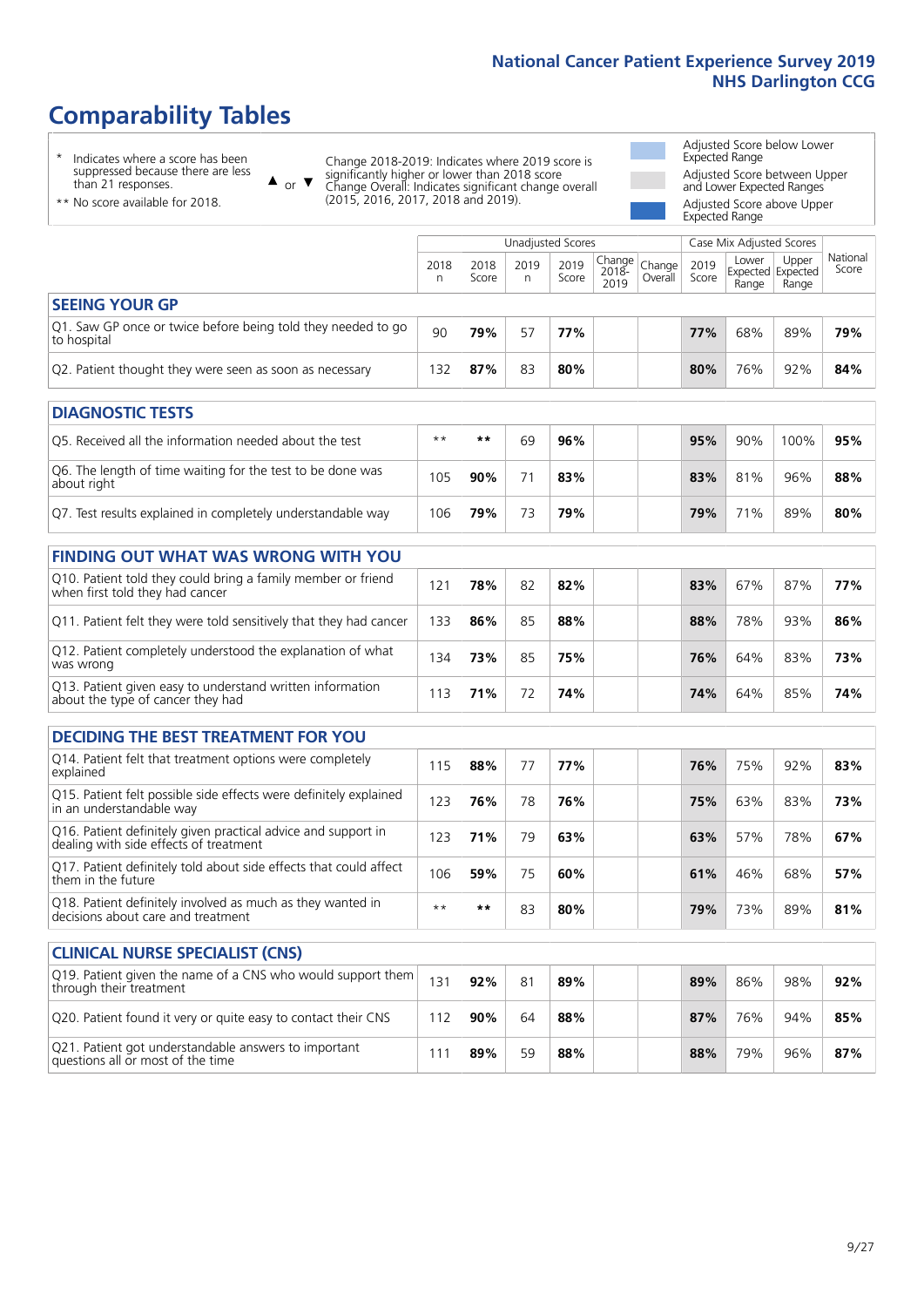# **Comparability Tables**

\* Indicates where a score has been suppressed because there are less than 21 responses.

\*\* No score available for 2018.

 $\triangle$  or  $\nabla$ 

Change 2018-2019: Indicates where 2019 score is significantly higher or lower than 2018 score Change Overall: Indicates significant change overall (2015, 2016, 2017, 2018 and 2019).

Adjusted Score below Lower Expected Range Adjusted Score between Upper and Lower Expected Ranges Adjusted Score above Upper Expected Range

|                                                                                                                   |              |               |            | <b>Unadjusted Scores</b> |                         |                   |               | Case Mix Adjusted Scores |                                     |                   |
|-------------------------------------------------------------------------------------------------------------------|--------------|---------------|------------|--------------------------|-------------------------|-------------------|---------------|--------------------------|-------------------------------------|-------------------|
|                                                                                                                   | 2018<br>n    | 2018<br>Score | 2019<br>n. | 2019<br>Score            | Change<br>2018-<br>2019 | Change<br>Overall | 2019<br>Score | Lower<br>Range           | Upper<br>Expected Expected<br>Range | National<br>Score |
| <b>SUPPORT FOR PEOPLE WITH CANCER</b>                                                                             |              |               |            |                          |                         |                   |               |                          |                                     |                   |
| Q22. Hospital staff gave information about support or self-help<br>groups for people with cancer                  | 88           | 85%           | 64         | 81%                      |                         |                   | 82%           | 80%                      | 96%                                 | 88%               |
| Q23. Hospital staff discussed or gave information about the<br>impact cancer could have on day to day activities  | 76           | 87%           | 57         | 84%                      |                         |                   | 85%           | 74%                      | 94%                                 | 84%               |
| Q24. Hospital staff gave information on getting financial help or<br>possible benefits                            | 59           | 54%           | 39         | 62%                      |                         |                   | 61%           | 47%                      | 78%                                 | 63%               |
| Q25. Hospital staff told patient they could get free prescriptions                                                | 47           | 77%           | 39         | 74%                      |                         |                   | 77%           | 70%                      | 94%                                 | 82%               |
| <b>OPERATIONS</b>                                                                                                 |              |               |            |                          |                         |                   |               |                          |                                     |                   |
| Q27. Beforehand, patient had all the information needed about<br>the operation                                    | 74           | 97%           | 56         | 96%                      |                         |                   | 96%           | 91%                      | 100%                                | 96%               |
| Q28. Afterwards, staff completely explained how operation had<br>gone in understandable way                       | 71           | 89%           | 55         | 75%                      |                         |                   | 74%           | 68%                      | 90%                                 | 79%               |
| <b>HOSPITAL CARE AS AN INPATIENT</b>                                                                              |              |               |            |                          |                         |                   |               |                          |                                     |                   |
| Q30. Hospital staff didn't talk in front of patient as if patient<br>wasn't there                                 | $\star\star$ | **            | 41         | 85%                      |                         |                   | 85%           | 72%                      | 95%                                 | 84%               |
| Q31. Patient had confidence and trust in all doctors treating<br>them                                             | $\star\star$ | **            | 42         | 83%                      |                         |                   | 84%           | 73%                      | 95%                                 | 84%               |
| Q32. Patient's family or someone close definitely felt able to talk<br>to a doctor                                | $\star\star$ | **            | 32         | 69%                      |                         |                   | 69%           | 57%                      | 88%                                 | 72%               |
| Q33. Patient had confidence and trust in all the ward nurses<br>treating them                                     | $***$        | **            | 42         | 74%                      |                         |                   | 74%           | 61%                      | 87%                                 | 74%               |
| Q34. Patient thought there were always or nearly always<br>enough nurses on duty to care for them                 | $***$        | **            | 42         | 69%                      |                         |                   | 69%           | 50%                      | 79%                                 | 64%               |
| Q35. All hospital staff asked patient what name they prefer to<br>be called by                                    | $\star\star$ | **            | 41         | 80%                      |                         |                   | 80%           | 55%                      | 86%                                 | 71%               |
| Q36. Patient always given enough privacy when discussing<br>condition or treatment                                | $\star\star$ | **            | 42         | 83%                      |                         |                   | 84%           | 74%                      | 96%                                 | 85%               |
| Q37. Patient definitely found hospital staff to discuss worries or<br>fears during their inpatient visit          | $\star\star$ | **            | 29         | 55%                      |                         |                   | 55%           | 34%                      | 70%                                 | 52%               |
| Q38. Hospital staff definitely did everything they could to help<br>control pain                                  | $\star\star$ | $***$         | 36         | 86%                      |                         |                   | 85%           | 70%                      | 95%                                 | 83%               |
| Q39. Patient always felt they were treated with respect and<br>dignity while in hospital                          | $\star\star$ | **            | 42         | 90%                      |                         |                   | 91%           | 78%                      | 98%                                 | 88%               |
| Q40. Patient given clear written information about what should<br>or should not do after leaving hospital         | $\star\star$ | **            | 40         | 85%                      |                         |                   | 85%           | 75%                      | 97%                                 | 86%               |
| Q41. Hospital staff told patient who to contact if worried about<br>condition or treatment after leaving hospital | $**$         | **            | 42         | 98%                      |                         |                   | 98%           | 87%                      | 100%                                | 94%               |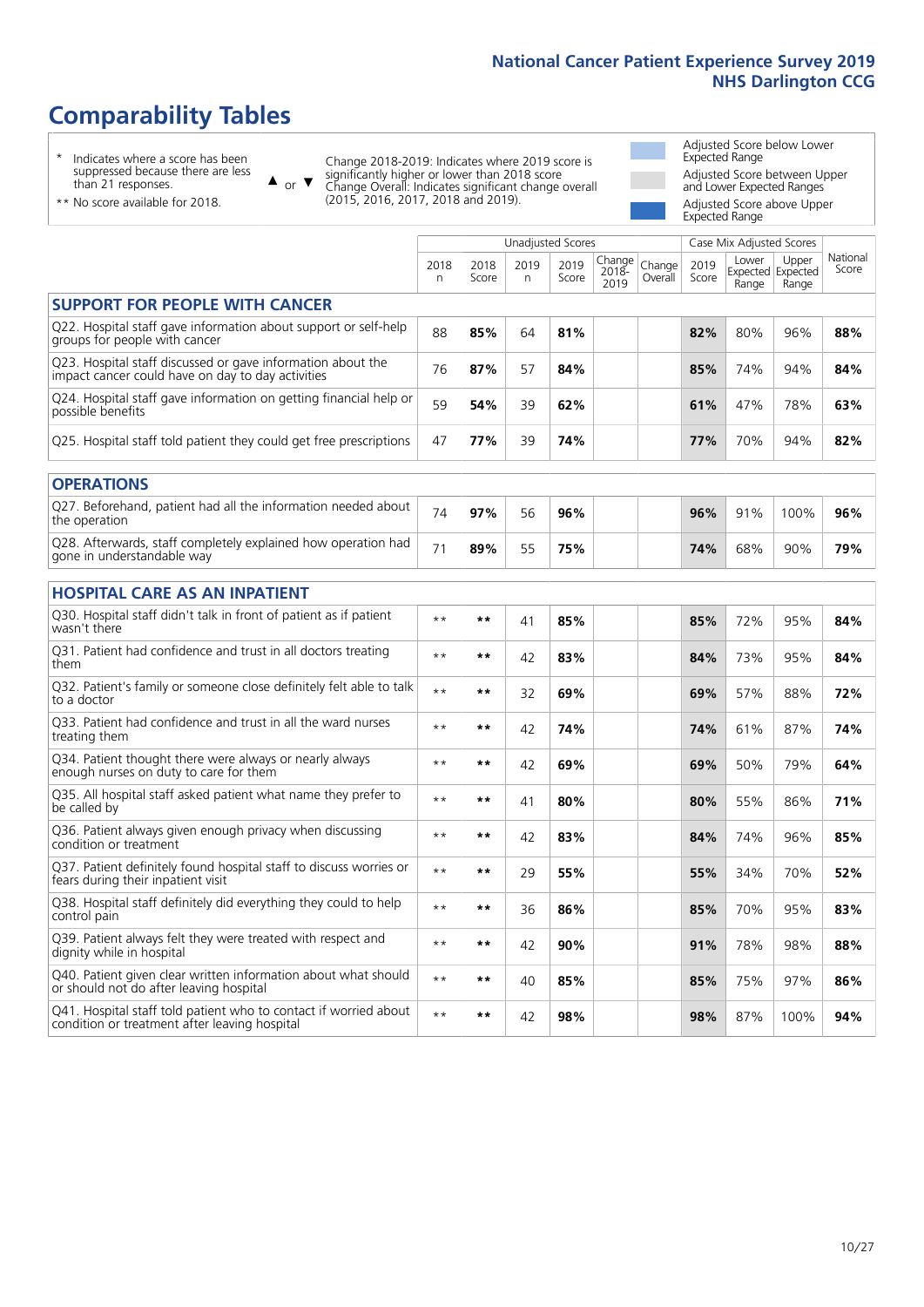# **Comparability Tables**

\* Indicates where a score has been suppressed because there are less than 21 responses.

\*\* No score available for 2018.

 $\triangle$  or  $\nabla$ 

Change 2018-2019: Indicates where 2019 score is significantly higher or lower than 2018 score Change Overall: Indicates significant change overall (2015, 2016, 2017, 2018 and 2019).

Adjusted Score below Lower Expected Range Adjusted Score between Upper and Lower Expected Ranges Adjusted Score above Upper Expected Range

|                                                                                                                       |              |               |           | Unadjusted Scores |                         |                   |               | Case Mix Adjusted Scores |                                     |                   |
|-----------------------------------------------------------------------------------------------------------------------|--------------|---------------|-----------|-------------------|-------------------------|-------------------|---------------|--------------------------|-------------------------------------|-------------------|
|                                                                                                                       | 2018<br>n.   | 2018<br>Score | 2019<br>n | 2019<br>Score     | Change<br>2018-<br>2019 | Change<br>Overall | 2019<br>Score | Lower<br>Range           | Upper<br>Expected Expected<br>Range | National<br>Score |
| <b>HOSPITAL CARE AS A DAY PATIENT / OUTPATIENT</b>                                                                    |              |               |           |                   |                         |                   |               |                          |                                     |                   |
| Q43. Patient definitely found hospital staff to discuss worries or<br>fears during their outpatient or day case visit | 104          | 77%           | 65        | 62%               |                         |                   | 61%           | 59%                      | 82%                                 | 71%               |
| Q44. Cancer doctor had the right documents at patient's last<br>outpatient appointment                                | 124          | 94%           | 80        | 98%               |                         |                   | 97%           | 91%                      | 100%                                | 96%               |
| Q46. Beforehand patient completely had all information needed<br>about radiotherapy treatment                         | 26           | 85%           | 24        | 92%               |                         |                   | 91%           | 73%                      | 100%                                | 86%               |
| Q47. Patient completely given understandable information<br>about whether radiotherapy was working                    | 23           | 61%           | 20        | $\star$           |                         |                   | $\star$       |                          |                                     | 60%               |
| Q49. Beforehand patient completely had all information needed<br>about chemotherapy treatment                         | 53           | 96%           | 41        | 83%               |                         |                   | 83%           | 73%                      | 95%                                 | 84%               |
| Q50. Patient given enough information about whether<br>chemotherapy was working in a completely understandable way    | 49           | 65%           | 37        | 62%               |                         |                   | 61%           | 53%                      | 83%                                 | 68%               |
| <b>HOME CARE AND SUPPORT</b>                                                                                          |              |               |           |                   |                         |                   |               |                          |                                     |                   |
| Q51. Hospital staff definitely gave family or someone close all<br>the information needed to help care at home        | 107          | 65%           | 74        | 57%               |                         |                   | 57%           | 49%                      | 71%                                 | 60%               |
| Q52. Patient definitely given enough support from health or<br>social services during treatment                       | 71           | 63%           | 46        | 48%               |                         |                   | 48%           | 37%                      | 67%                                 | 52%               |
| Q53. Patient definitely given enough support from health or<br>social services after treatment                        | 42           | 69%           | 29        | 52%               |                         |                   | 51%           | 27%                      | 63%                                 | 45%               |
| <b>CARE FROM YOUR GENERAL PRACTICE</b>                                                                                |              |               |           |                   |                         |                   |               |                          |                                     |                   |
| Q54. GP given enough information about patient's condition<br>and treatment                                           | 105          | 91%           | 70        | 94%               |                         |                   | 94%           | 90%                      | 100%                                | 95%               |
| Q55. General practice staff definitely did everything they could<br>to support patient during treatment               | 87           | 54%           | 59        | 68%               |                         |                   | 68%           | 46%                      | 71%                                 | 58%               |
| <b>YOUR OVERALL NHS CARE</b>                                                                                          |              |               |           |                   |                         |                   |               |                          |                                     |                   |
| Q56. Different people treating and caring for patient always<br>work well together to give best possible care         | $\star\star$ | **            | 80        | 78%               |                         |                   | 78%           | 63%                      | 83%                                 | 73%               |
| Q57. Patient given a care plan                                                                                        | 105          | 37%           | 61        | 39%               |                         |                   | 41%           | 25%                      | 50%                                 | 38%               |
| Q58. Overall the administration of care was good or very good                                                         | 136          | 85%           | 86        | 85%               |                         |                   | 85%           | 82%                      | 95%                                 | 89%               |
| Q59. Patient felt length of time for attending clinics and<br>appointments for cancer was about right                 | 133          | 80%           | 85        | 81%               |                         |                   | 82%           | 58%                      | 80%                                 | 69%               |
| Q60. Someone discussed with patient whether they would like<br>to take part in cancer research                        | 131          | 24%           | 76        | 29%               |                         |                   | 30%           | 18%                      | 43%                                 | 30%               |
| Q61. Patient's average rating of care scored from very poor to<br>very good                                           | 132          | 8.9           | 85        | 9.0               |                         |                   | 9.0           | 8.5                      | 9.1                                 | 8.8               |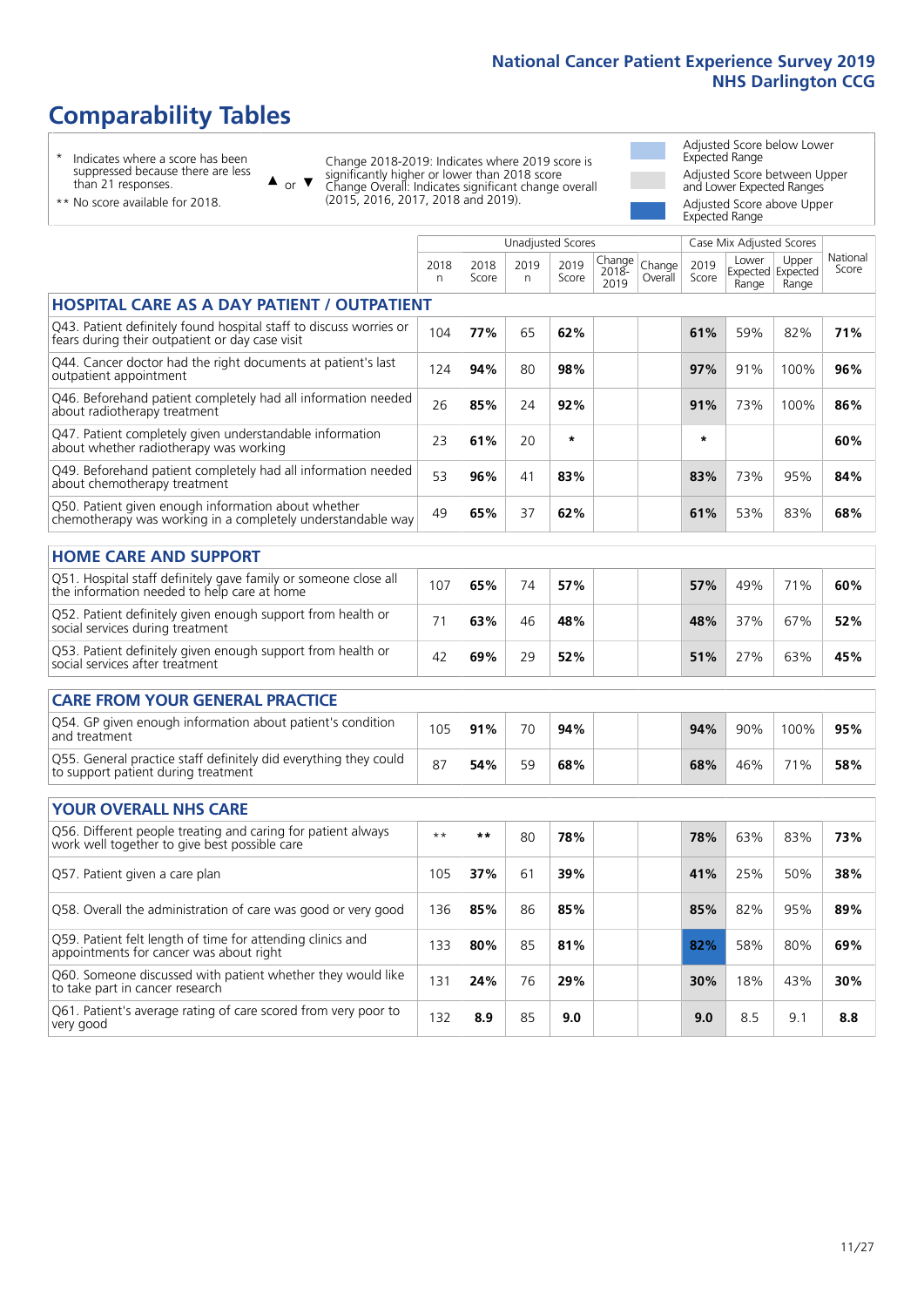# **Tumour Type Tables**

- \* Indicates where a score has been suppressed because there are less than 21 responses.
- n.a. Indicates that there were no respondents for that tumour group.

| <b>SEEING YOUR GP</b>                           |                 |              |               |                   |                |                |                  |         | Tumour Group |         |         |                 |                                                 |         |                |
|-------------------------------------------------|-----------------|--------------|---------------|-------------------|----------------|----------------|------------------|---------|--------------|---------|---------|-----------------|-------------------------------------------------|---------|----------------|
|                                                 |                 | Brain<br>CNS | <b>Breast</b> | Colorectal<br>LGT | Gynaecological | Haematological | Head and<br>Neck | Lung    | Prostate     | Sarcoma | Skin    | Upper<br>Gastro | Irological                                      | Other   | All<br>Cancers |
| Q1. Saw GP once or twice before being told they | <b>CCG</b>      | n.a.         | $\star$       | $\star$           | $\star$        | $\star$        | $\star$          | $\star$ | $\star$      | $\star$ | $\star$ | $\star$         | $\star$                                         | $\star$ | 77%            |
| needed to go to hospital                        | National I      | 59%          |               |                   |                |                |                  |         |              |         |         |                 | 94% 75% 77% 67% 79% 71% 82% 71% 90% 74% 83% 74% |         | 79%            |
| Q2. Patient thought they were seen as soon as   | <b>CCG</b>      | $\star$      | $\star$       | $\star$           | $\star$        | $\star$        | $\star$          | $\star$ | $\star$      | $\star$ | $\star$ | $\star$         | $\star$                                         | $\star$ | 80%            |
| necessary                                       | <b>National</b> | 79%          |               |                   |                |                |                  |         |              |         |         |                 | 89% 83% 81% 82% 81% 84% 86% 69% 85% 79% 85% 79% |         | 84%            |

#### **DIAGNOSTIC TESTS** Tumour Group

|                                                   |                                          | Brain<br>CNS | <b>Breast</b> | Colorectal | ᅙ<br>Gynaecologic | Haematological | Head and<br>Neck | Lung        | Prostate | Sarcoma | Skin    | Upper<br>Gastro | rological                                   | Other   | All<br>Cancers |
|---------------------------------------------------|------------------------------------------|--------------|---------------|------------|-------------------|----------------|------------------|-------------|----------|---------|---------|-----------------|---------------------------------------------|---------|----------------|
| Q5. Received all the information needed about     | <b>CCG</b>                               | $\star$      |               | $\star$    | $\star$           | $\star$        | n.a.             | $\star$     | $\star$  | n.a.    |         | $\star$         | $\star$                                     | $\star$ | 96%            |
| the test                                          | National                                 | 93%          | 95%           | 95%        |                   | 93% 95%        |                  | 93% 95% 95% |          | 93%     | 96%     |                 | 95% 95%                                     | 95%     | 95%            |
| Q6. The length of time waiting for the test to be | <b>CCG</b>                               | $\star$      | $\star$       | $\star$    | $\star$           | $\star$        | $\star$          | $\star$     | $\star$  | n.a.    | $\star$ | $\star$         | $\star$                                     | $\star$ | 83%            |
| done was about right                              | National                                 |              | 84% 91%       | 88%        |                   |                |                  |             |          |         |         |                 | 86% 89% 88% 87% 87% 81% 87% 84% 87% 86% 88% |         |                |
| Q7. Test results explained in completely          | <b>CCG</b>                               | $\star$      | $\star$       | $\star$    | $\star$           | $\star$        | $\star$          | $\star$     | $\star$  | n.a.    | $\star$ | $\star$         | $\star$                                     | $\star$ | 79%            |
| understandable way                                | National 71% 83% 82% 77% 77% 79% 80% 80% |              |               |            |                   |                |                  |             |          |         |         |                 | 78% 84% 75% 80% 76% 80%                     |         |                |

| <b>FINDING OUT WHAT WAS WRONG WITH YOU</b>        |            |         |               |                             |                |                |                        |         | <b>Tumour Group</b> |         |         |                 |            |         |                |
|---------------------------------------------------|------------|---------|---------------|-----------------------------|----------------|----------------|------------------------|---------|---------------------|---------|---------|-----------------|------------|---------|----------------|
|                                                   |            | Brain   | <b>Breast</b> | ╮<br>olorectal.<br>LGT<br>Ũ | Gynaecological | Haematological | ad and<br>Neck<br>Head | Lung    | Prostate            | Sarcoma | Skin    | Upper<br>Gastro | Jrological | Other   | All<br>Cancers |
| Q10. Patient told they could bring a family       | <b>CCG</b> | $\star$ | $\star$       | $\star$                     | $\star$        | $\star$        | $\star$                | $\star$ | $\star$             | $\star$ | $\star$ | $\star$         | $\star$    | $\star$ | 82%            |
| member or friend when first told they had cancer  | National   | 85%     | 82%           | 82%                         | 71%            | 71%            | 71%                    | 77%     | 79%                 | 73%     | 69%     | 76%             | 73%        | 75%     | 77%            |
| Q11. Patient felt they were told sensitively that | <b>CCG</b> | $\star$ | $\star$       | $\star$                     |                | $\star$        | $\star$                | $\star$ | $\star$             | $\star$ | $\star$ | $\star$         | $\star$    | $\star$ | 88%            |
| they had cancer                                   | National   | 79%     | 89%           | 87%                         | 82%            | 84% 87% 83%    |                        |         | 86%                 | 84%     | 89%     | 81%             | 84% 83%    |         | 86%            |
| Q12. Patient completely understood the            | <b>CCG</b> | $\star$ | $\star$       | $\star$                     |                | $\star$        | $\star$                | $\star$ | $\star$             | $\star$ | $\star$ | $\star$         | $\star$    | $\star$ | 75%            |
| explanation of what was wrong                     | National   | 66%     | 77%           | 79%                         | 73%            | 60%            | 78%                    | 76%     | 79%                 | 67%     | 80%     | 70%             | 77%        | 70%     | 73%            |
| Q13. Patient given easy to understand written     | <b>CCG</b> | $\star$ | $\star$       | $\star$                     | $\star$        | $\star$        | $\star$                | $\star$ | $\star$             | n.a.    | $\star$ | $\star$         | $\star$    | $\star$ | 74%            |
| information about the type of cancer they had     | National   | 66%     | 78%           | 73%                         | 71%            | 76%            |                        |         | 69% 67% 83%         | 67%     | 84%     |                 | 67% 74%    | 65%     | 74%            |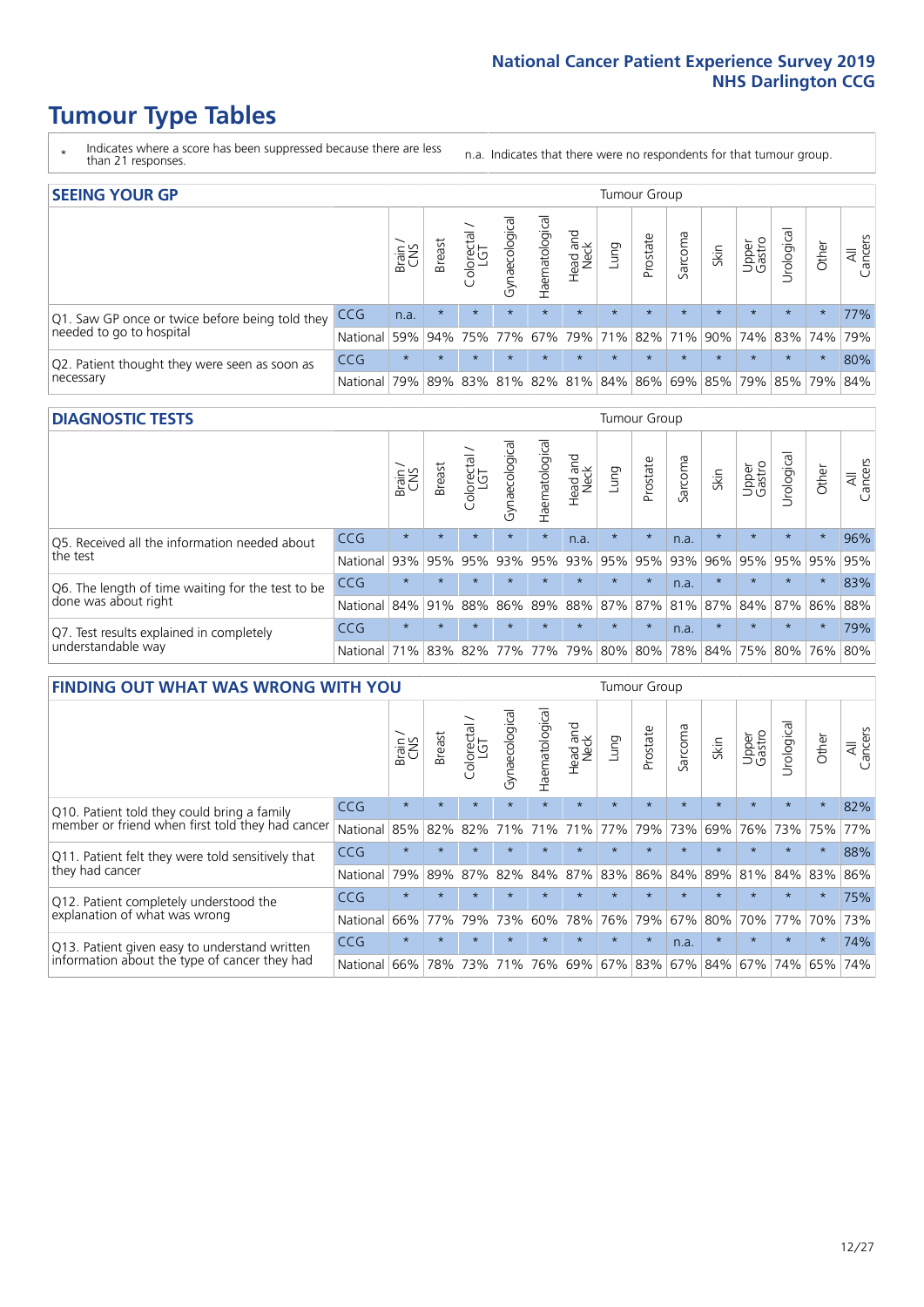# **Tumour Type Tables**

- \* Indicates where a score has been suppressed because there are less than 21 responses.
- n.a. Indicates that there were no respondents for that tumour group.

| <b>DECIDING THE BEST TREATMENT FOR YOU</b>         |              |              |                      |            |                |                       |                         |         | Tumour Group |                                     |         |                 |            |             |                |
|----------------------------------------------------|--------------|--------------|----------------------|------------|----------------|-----------------------|-------------------------|---------|--------------|-------------------------------------|---------|-----------------|------------|-------------|----------------|
|                                                    |              | Brain<br>CNS | <b>Breast</b>        | Colorectal | Gynaecological | <b>Haematological</b> | ead and<br>Neck<br>Head | Lung    | Prostate     | Sarcoma                             | Skin    | Upper<br>Gastro | Urological | Other       | All<br>Cancers |
| Q14. Patient felt that treatment options were      | CCG          | $\star$      | $\star$              | $\star$    | $\star$        | $\star$               | $\star$                 | $\star$ | $\star$      | $\star$                             | $\star$ | $\star$         | $\star$    | $\star$     | 77%            |
| completely explained                               | National     | 85%          | 85%                  | 85%        | 85%            | 82%                   | 87%                     | 84%     | 83%          | 83%                                 | 89%     | 81%             | 83%        | 79%         | 83%            |
| Q15. Patient felt possible side effects were       | CCG          | $\star$      | 大                    |            |                |                       | $\star$                 |         | $\star$      |                                     |         | $\star$         |            | $\star$     | 76%            |
| definitely explained in an understandable way      | National     | 69%          | 74%                  | 76%        | 75%            | 69%                   | 73%                     | 74%     | 73%          | 73%                                 | 77%     | 72%             | 71%        | 70%         | 73%            |
| Q16. Patient definitely given practical advice and | CCG          | $\star$      |                      |            |                |                       | $\star$                 |         | $\star$      |                                     |         |                 |            | $\star$     | 63%            |
| support in dealing with side effects of treatment  | National     | 63%          | 70%                  | 70%        | 69%            | 65%                   | 70%                     | 69%     | 65%          | 66%                                 | 71%     | 66%             | 63%        | 64%         | 67%            |
| Q17. Patient definitely told about side effects    | CCG          | $\star$      | $\ddot{\phantom{1}}$ |            |                |                       | $\star$                 |         | $\star$      |                                     |         | $\star$         | $\star$    | $\star$     | 60%            |
| that could affect them in the future               | National     | 62%          | 57%                  | 59%        | 56%            | 51%                   | 64%                     | 56%     | 66%          | 54%                                 | 66%     | 53%             | 56%        | 52%         | 57%            |
| Q18. Patient definitely involved as much as they   | CCG          | $\star$      | $\star$              | $\star$    | $\star$        | $\star$               | $\star$                 | $\star$ | $\star$      | $\star$                             | $\star$ | $\star$         | $\star$    | $\star$     | 80%            |
| wanted in decisions about care and treatment       | National 79% |              | 81%                  |            |                |                       |                         |         |              | 83% 81% 80% 81% 81% 84% 81% 87% 79% |         |                 |            | 79% 78% 81% |                |

#### **CLINICAL NURSE SPECIALIST (CNS)** Tumour Group

|                                                            |                                                          | Brain   | <b>Breast</b>   | olorectal<br>LGT<br>Ü | $\overline{\sigma}$<br>aecologic<br>$\bar{\xi}$ | ᠊ᢛ<br>ت<br>Haematologi | Head and<br>Neck | <b>Dun</b> | Prostate | Sarcoma | Skin    | Upper<br>Gastro                 | σ<br>rologica | Other   | All<br>Cancers |
|------------------------------------------------------------|----------------------------------------------------------|---------|-----------------|-----------------------|-------------------------------------------------|------------------------|------------------|------------|----------|---------|---------|---------------------------------|---------------|---------|----------------|
| Q19. Patient given the name of a CNS who                   | <b>CCG</b>                                               | $\star$ | $\star$         | $\star$               | $\star$                                         | $\star$                | $\star$          | $\star$    | $\star$  | $\star$ | $\star$ | $\star$                         | $\star$       | $\star$ | 89%            |
| would support them through their treatment                 | National                                                 | 95%     | 95%             | 92%                   | 95%                                             |                        |                  |            |          |         |         | 92% 91% 94% 91% 91% 91% 93%     |               | 85% 89% | 92%            |
| Q20. Patient found it very or quite easy to                | <b>CCG</b>                                               | $\star$ | $\star$         | $\star$               | $\star$                                         | $\star$                | $\star$          | $\star$    | $\star$  | $\star$ |         | $\star$                         | $\star$       | $\star$ | 88%            |
| contact their CNS                                          | National                                                 |         | 86% 84% 88% 85% |                       |                                                 | 87%                    |                  |            |          |         |         | 86% 86% 80% 86% 90% 85% 83% 83% |               |         | 85%            |
| . Patient got understandable answers to<br>O <sub>21</sub> | <b>CCG</b>                                               | $\star$ | $\star$         | $\star$               | $\star$                                         | $\star$                | n.a.             | $\star$    | $\star$  | $\star$ | $\star$ | $\star$                         | $\star$       | $\star$ | 88%            |
| important questions all or most of the time                | National 82% 87% 89% 86% 89% 88% 86% 87% 87% 93% 86% 87% |         |                 |                       |                                                 |                        |                  |            |          |         |         |                                 |               | 86% 87% |                |

| <b>SUPPORT FOR PEOPLE WITH CANCER</b>                                                             |            |         |               |            |                |                |                         |             | Tumour Group |         |         |                 |            |         |                |
|---------------------------------------------------------------------------------------------------|------------|---------|---------------|------------|----------------|----------------|-------------------------|-------------|--------------|---------|---------|-----------------|------------|---------|----------------|
|                                                                                                   |            | Brain   | <b>Breast</b> | Colorectal | Gynaecological | Haematological | ead and<br>Neck<br>Head | <b>Dung</b> | Prostate     | Sarcoma | Skin    | Upper<br>Gastro | Jrological | Other   | All<br>Cancers |
| Q22. Hospital staff gave information about<br>support or self-help groups for people with         | <b>CCG</b> | $\star$ | $\star$       | $\star$    | $\star$        | $\star$        | n.a.                    | $\star$     | $\star$      | $\star$ | $\star$ | $\star$         | $\star$    | $\star$ | 81%            |
| cancer                                                                                            | National   | 92%     | 92%           | 88%        | 87%            | 86%            | 88%                     | 87%         | 91%          | 86%     | 90%     | 88%             | 81%        | 83%     | 88%            |
| Q23. Hospital staff discussed or gave information<br>about the impact cancer could have on day to | CCG        | $\star$ | $\star$       | $\star$    | $\star$        | $\star$        | $\star$                 | $\star$     | $\star$      | n.a.    | $\star$ | $\star$         | $\star$    | $\star$ | 84%            |
| day activities                                                                                    | National   | 84%     | 86%           | 85%        | 82%            | 84%            | 84%                     | 83%         | 88%          | 81%     | 86%     | 83%             | 78%        | 79%     | 84%            |
| Q24. Hospital staff gave information on getting                                                   | <b>CCG</b> | $\star$ |               |            | $\star$        | $\star$        | $\star$                 | $\star$     | n.a.         | n.a.    | n.a.    | $\star$         | $\star$    | $\star$ | 62%            |
| financial help or possible benefits                                                               | National   | 78%     | 68%           | 61%        | 66%            | 61%            | 67%                     | 72%         | 55%          | 64%     | 60%     | 64%             | 47%        | 59%     | 63%            |
| Q25. Hospital staff told patient they could get                                                   | <b>CCG</b> | $\star$ | $\star$       |            | $\star$        |                | $\star$                 | $\star$     | n.a.         | n.a.    | $\star$ | $\star$         |            | $\star$ | 74%            |
| free prescriptions                                                                                | National   | 82%     |               | 81% 83%    | 79%            | 87%            |                         | 84% 86% 80% |              | 78%     | 71%     | 84%             | 73%        | 81%     | 82%            |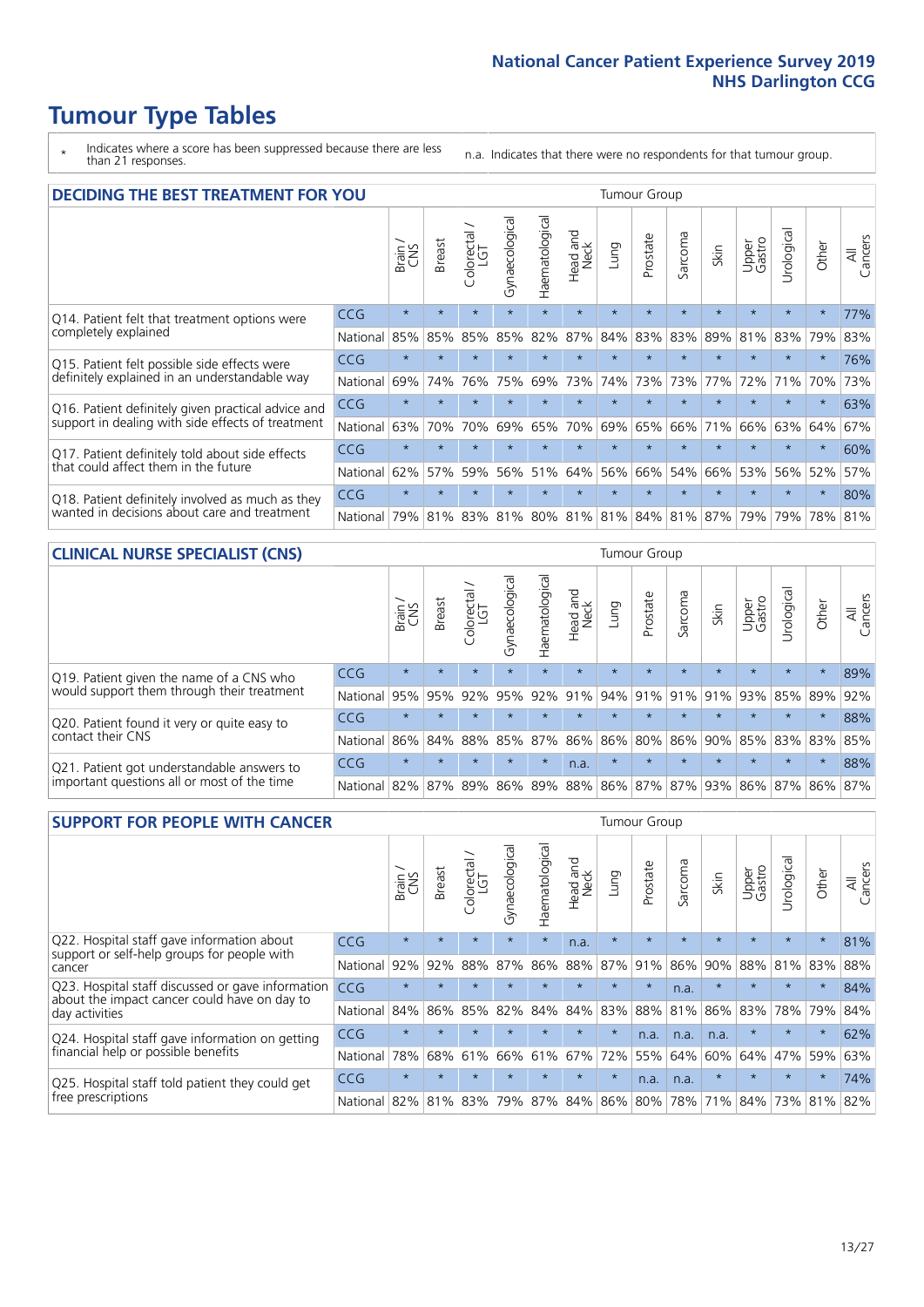# **Tumour Type Tables**

- \* Indicates where a score has been suppressed because there are less than 21 responses.
- n.a. Indicates that there were no respondents for that tumour group.

| <b>OPERATIONS</b>                                |            |               |               |            |                |                |                  |         | Tumour Group            |         |         |                 |                                             |         |                |
|--------------------------------------------------|------------|---------------|---------------|------------|----------------|----------------|------------------|---------|-------------------------|---------|---------|-----------------|---------------------------------------------|---------|----------------|
|                                                  |            | Brain.<br>CNS | <b>Breast</b> | Colorectal | Gynaecological | Haematological | Head and<br>Neck | Lung    | Prostate                | Sarcoma | Skin    | Upper<br>Gastro | Irological                                  | Other   | All<br>Cancers |
| Q27. Beforehand, patient had all the information | CCG        | $\star$       | $\star$       | $\star$    | $\star$        | $\star$        | $\star$          | $\star$ | $\star$                 | $\star$ | $\star$ | $\star$         | $\star$                                     | $\star$ | 96%            |
| needed about the operation                       | National   | 96%           |               | 97% 96%    | 96%            |                |                  |         | 94% 96% 95% 97% 95% 96% |         |         |                 | 96%   95%   95%                             |         | 96%            |
| Q28. Afterwards, staff completely explained how  | <b>CCG</b> | $\star$       | $\star$       | $\star$    | $\star$        | $\star$        | $\star$          | $\star$ | $\star$                 | $\star$ | $\star$ | $\star$         | $\star$                                     | $\star$ | 75%            |
| operation had gone in understandable way         | National   | 76%           |               | 79% 83%    |                |                |                  |         |                         |         |         |                 | 79% 78% 79% 79% 78% 80% 82% 79% 76% 77% 79% |         |                |

### **HOSPITAL CARE AS AN INPATIENT** Tumour Group

|                                                                                                  |              | Brain,  | <b>Breast</b> | Colorectal /<br>LGT | Gynaecological | Haematological      | Head and<br><b>Neck</b> | Lung    | Prostate | Sarcoma | Skin    | Upper<br>Gastro | Urological | Other   | All<br>Cancers |
|--------------------------------------------------------------------------------------------------|--------------|---------|---------------|---------------------|----------------|---------------------|-------------------------|---------|----------|---------|---------|-----------------|------------|---------|----------------|
| Q30. Hospital staff didn't talk in front of patient                                              | CCG          | $\star$ | $\star$       | $\star$             | $\star$        | $\star$             | $\star$                 | $\star$ | $\star$  | $\star$ | $\star$ | $\star$         | $\star$    | $\star$ | 85%            |
| as if patient wasn't there                                                                       | National     | 81%     | 86%           | 81%                 | 83%            | 84%                 | 83%                     | 81%     | 88%      | 86%     | 86%     | 81%             | 83%        | 82%     | 84%            |
| 031. Patient had confidence and trust in all                                                     | CCG          | $\star$ | $\star$       | $\star$             | $\star$        | $\star$             | $\star$                 | $\star$ | $\star$  | $\star$ | $\star$ | $\star$         | $\star$    | $\star$ | 83%            |
| doctors treating them                                                                            | National     | 82%     | 83%           | 85%                 | 83%            | 82%                 | 87%                     | 83%     | 89%      | 86%     | 85%     | 81%             | 85%        | 80%     | 84%            |
| Q32. Patient's family or someone close definitely                                                | CCG          | $\star$ | $\star$       | $\star$             | $\star$        | $\star$             | $\star$                 | $\star$ | $\star$  | n.a.    | n.a.    |                 | $\star$    | $\star$ | 69%            |
| felt able to talk to a doctor                                                                    | National     | 67%     | 72%           | 73%                 | 72%            | 74%                 | 75%                     | 74%     | 72%      | 71%     | 74%     | 73%             | 71%        | 69%     | 72%            |
| Q33. Patient had confidence and trust in all the                                                 | CCG          | $\star$ | $\star$       | $\star$             | $\star$        | $\star$             | $\star$                 | $\star$ | $\star$  | $\star$ | $\star$ | $\star$         | $\star$    | $\star$ | 74%            |
| ward nurses treating them                                                                        | National 72% |         | 73%           | 72%                 |                | 71% 77%             | 75%                     | 77%     | 79%      | 74%     | 75%     | 73%             | 77%        | 69%     | 74%            |
| Q34. Patient thought there were always or nearly                                                 | CCG          | $\star$ | $\star$       | $\star$             | $\star$        | $\star$             | $\star$                 | $\star$ | $\star$  | $\star$ | $\star$ |                 | $\star$    | $\star$ | 69%            |
| always enough nurses on duty to care for them                                                    | National     | 68%     | 64%           | 62%                 | 63%            | 63%                 | 65%                     | 68%     | 72%      | 65%     | 70%     | 65%             | 66%        | 60%     | 64%            |
| Q35. All hospital staff asked patient what name                                                  | CCG          | $\star$ | $\star$       | $\star$             | $\star$        | $\star$             | $\star$                 | $\star$ | $\star$  | $\star$ | $\star$ | $\star$         | $\star$    | $\star$ | 80%            |
| they prefer to be called by                                                                      | National     | 68%     | 62%           | 74%                 | 65%            | 72%                 | 71%                     | 76%     | 72%      | 74%     | 70%     | 78%             | 76%        | 69%     | 71%            |
| Q36. Patient always given enough privacy when                                                    | CCG          | $\star$ | $\star$       | $\star$             | $\star$        | $\star$             | $\star$                 | $\star$ | $\star$  | $\star$ | $\star$ | $\star$         | $\star$    | $\star$ | 83%            |
| discussing condition or treatment                                                                | National     | 78%     | 84%           | 85%                 | 81%            | 86%                 | 87%                     | 84%     | 88%      | 84%     | 84%     | 84%             | 85%        | 82%     | 85%            |
| Q37. Patient definitely found hospital staff to                                                  | CCG          | n.a.    | $\star$       | $\star$             | $\star$        | $\star$             | $\star$                 | $\star$ | n.a.     | $\star$ | n.a.    | $\star$         | $\star$    | $\star$ | 55%            |
| discuss worries or fears during their inpatient visit                                            | National     | 45%     | 51%           |                     | 55% 51%        | 56%                 | 52%                     | 49%     | 53%      | 54%     |         | 51% 53%         | 49%        | 46%     | 52%            |
| Q38. Hospital staff definitely did everything they                                               | CCG          | $\star$ | $\star$       | $\star$             | $\star$        | $\star$             | $\star$                 | $\star$ | $\star$  | $\star$ | $\star$ | $\star$         | $\star$    | $\star$ | 86%            |
| could to help control pain                                                                       | National     | 85%     | 83%           | 84%                 | 82%            | 82%                 | 80%                     | 84%     | 85%      | 83%     | 85%     | 82%             | 81%        | 82%     | 83%            |
| Q39. Patient always felt they were treated with                                                  | CCG          | $\star$ | $\star$       | $\star$             | $\star$        | $\star$             | $\star$                 | $\star$ | $\star$  | $\star$ | $\star$ | $\star$         | $\star$    | $\star$ | 90%            |
| respect and dignity while in hospital                                                            | National     | 85%     | 87%           | 87%                 | 85%            | 89%                 | 87%                     | 88%     | 91%      | 89%     | 89%     | 88%             | 90%        | 86%     | 88%            |
| Q40. Patient given clear written information<br>about what should or should not do after leaving | CCG          | $\star$ | $\star$       | $\star$             | $\star$        | $\star$             | $\star$                 | $\star$ | $\star$  | $\star$ | $\star$ | $\star$         | $\star$    | $\star$ | 85%            |
| hospital                                                                                         | National     | 80%     | 89%           | 86%                 | 86%            | 83%                 | 87%                     | 82%     | 91%      | 85%     | 90%     | 82%             | 87%        | 83%     | 86%            |
| Q41. Hospital staff told patient who to contact<br>if worried about condition or treatment after | CCG          | $\star$ | $\star$       | $\star$             | $\star$        | $\star$             | $\star$                 | $\star$ | $\star$  | $\star$ | $\star$ | $\star$         | $\star$    | $\star$ | 98%            |
| leaving hospital                                                                                 | National I   | 94%     | 95%           |                     |                | 95% 93% 96% 93% 92% |                         |         |          | 96% 94% |         | 95% 92%         | 92%        | 93%     | 94%            |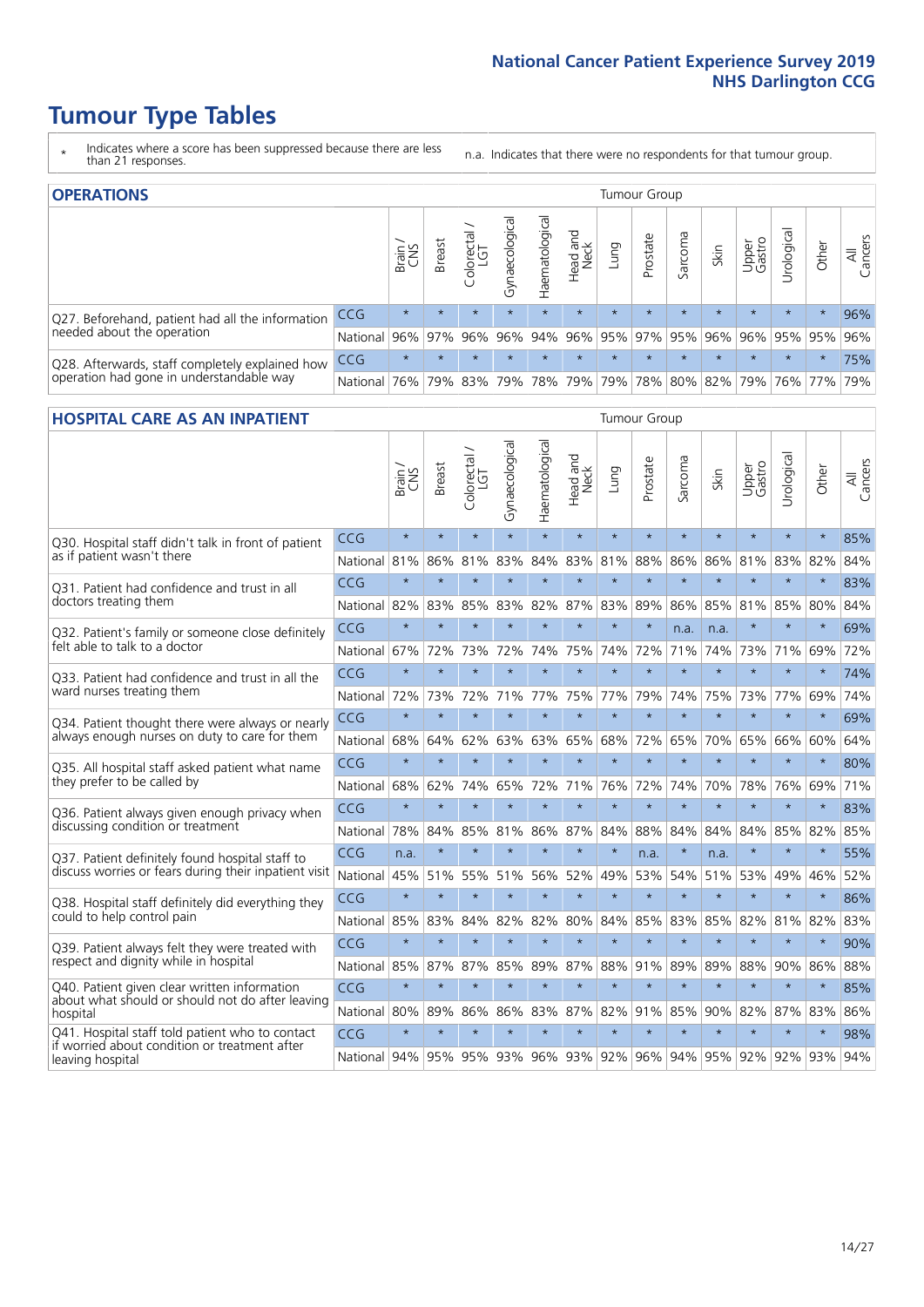# **Tumour Type Tables**

- \* Indicates where a score has been suppressed because there are less than 21 responses.
- n.a. Indicates that there were no respondents for that tumour group.

| <b>HOSPITAL CARE AS A DAY PATIENT / OUTPATIENT</b><br><b>Tumour Group</b>                                             |            |         |               |                         |                |                |                         |         |          |                  |         |                 |            |         |                |  |  |  |  |  |  |  |
|-----------------------------------------------------------------------------------------------------------------------|------------|---------|---------------|-------------------------|----------------|----------------|-------------------------|---------|----------|------------------|---------|-----------------|------------|---------|----------------|--|--|--|--|--|--|--|
|                                                                                                                       |            | Brain   | <b>Breast</b> | olorectal /<br>LGT<br>Ũ | Gynaecological | Haematological | ead and<br>Neck<br>Head | Lung    | Prostate | arcoma<br>$\sim$ | Skin    | Upper<br>Gastro | Urological | Other   | All<br>Cancers |  |  |  |  |  |  |  |
| Q43. Patient definitely found hospital staff to                                                                       | CCG        | $\star$ | $\star$       | $\star$                 | $\star$        | $\star$        | $\star$                 | $\star$ | n.a.     | $\star$          | $\star$ | $\star$         | $\star$    | $\star$ | 62%            |  |  |  |  |  |  |  |
| discuss worries or fears during their outpatient or<br>day case visit                                                 | National   | 66%     | 68%           | 73%                     | 70%            | 73%            | 72%                     | 70%     | 74%      | 72%              | 72%     | 71%             | 67%        | 68%     | 71%            |  |  |  |  |  |  |  |
| Q44. Cancer doctor had the right documents at<br>patient's last outpatient appointment                                | CCG        | $\star$ | $\star$       | $\star$                 |                |                | $\star$                 | $\star$ | $\star$  | $\star$          |         | $\star$         | $\star$    | $\ast$  | 98%            |  |  |  |  |  |  |  |
|                                                                                                                       | National   | 94%     | 96%           | 96%                     | 96%            | 97%            | 96%                     | 96%     | 96%      | 96%              | 96%     | 94%             | 96%        | 95%     | 96%            |  |  |  |  |  |  |  |
| Q46. Beforehand patient completely had                                                                                | <b>CCG</b> | $\star$ | $\star$       |                         |                |                | $\star$                 | $\star$ | n.a.     | n.a.             | n.a.    | $\star$         | $\star$    | $\star$ | 92%            |  |  |  |  |  |  |  |
| all information needed about radiotherapy<br>treatment                                                                | National   | 91%     | 88%           | 83%                     | 88%            | 84%            | 86%                     | 86%     | 88%      | 88%              | 84%     | 86%             | 83%        | 84%     | 86%            |  |  |  |  |  |  |  |
| Q47. Patient completely given understandable                                                                          | <b>CCG</b> | $\star$ | $\star$       | $\star$                 |                | ÷              | $\star$                 | $\star$ | n.a.     | n.a.             | n.a.    | $\star$         | ÷          | $\star$ | $\star$        |  |  |  |  |  |  |  |
| information about whether radiotherapy was<br>working                                                                 | National   | 56%     | 60%           | 57%                     | 61%            | 62%            | 63%                     | 59%     | 60%      | 67%              | 57%     | 52%             | 59%        | 59%     | 60%            |  |  |  |  |  |  |  |
| Q49. Beforehand patient completely had all                                                                            | CCG        | $\star$ | $\star$       | $\star$                 | $\star$        | $\star$        | n.a.                    | $\star$ | n.a.     | $\star$          | n.a.    | $\star$         | $\star$    | $\ast$  | 83%            |  |  |  |  |  |  |  |
| information needed about chemotherapy<br>treatment                                                                    | National   | 80%     | 82%           | 86%                     | 87%            | 85%            | 79%                     | 84%     | 86%      | 86%              | 90%     | 84%             | 85%        | 85%     | 84%            |  |  |  |  |  |  |  |
| Q50. Patient given enough information about<br>whether chemotherapy was working in a<br>completely understandable way | <b>CCG</b> | n.a.    | $\star$       | $\star$                 |                | $\star$        | n.a.                    | $\star$ | n.a.     | $\star$          | n.a.    | $\star$         |            | $\star$ | 62%            |  |  |  |  |  |  |  |
|                                                                                                                       | National   | 54%     | 62%           | 64%                     | 68%            | 75%            |                         | 57% 67% | 66%      | 71%              | 79%     | 61%             | 68%        | 69%     | 68%            |  |  |  |  |  |  |  |

### **HOME CARE AND SUPPORT** Tumour Group

|                                                                                                                   |            | Brain   | Breast  | Colorectal<br>LGT | ᢛ<br>Gynaecologic | Haematological | Head and<br>Neck | <b>Dung</b> | Prostate | Sarcoma | Skin    | Upper<br>Gastro | rologica | Other   | All<br>Cancers |
|-------------------------------------------------------------------------------------------------------------------|------------|---------|---------|-------------------|-------------------|----------------|------------------|-------------|----------|---------|---------|-----------------|----------|---------|----------------|
| Q51. Hospital staff definitely gave family or<br>someone close all the information needed to<br>help care at home | <b>CCG</b> | $\star$ | $\star$ | $\star$           | $\star$           | $\star$        | $\star$          | $\star$     | $\star$  | $\star$ | $\star$ | $\star$         | $\star$  | $\star$ | 57%            |
|                                                                                                                   | National   | 58%     | 58%     | 63%               | 57%               | 62%            | 67%              |             | 59% 61%  |         | 62% 65% | 60%             | 59% 55%  |         | 60%            |
| Q52. Patient definitely given enough support<br>from health or social services during treatment                   | <b>CCG</b> | n.a.    | $\star$ | $\star$           | $\star$           | $\star$        | $\star$          | n.a.        | n.a.     |         |         | $\star$         | $\star$  | $\star$ | 48%            |
|                                                                                                                   | National   | 42%     | 52%     | 60%               |                   | 45% 51%        | 59%              | 50%         | 48%      |         | 53% 57% | 54%             | 48% 51%  |         | 52%            |
| Q53. Patient definitely given enough support<br>from health or social services after treatment                    | <b>CCG</b> | n.a.    | $\star$ | $\star$           | $\star$           | $\star$        | $\star$          | n.a.        | n.a.     |         | $\star$ | $\star$         | n.a.     | $\star$ | 52%            |
|                                                                                                                   | National   | 39%     | 41% 53% |                   | 39%               | 43%            | 56%              | 40%         | 46%      | 48%     | 59%     | 47%             | 44%      | 44%     | 45%            |

| <b>CARE FROM YOUR GENERAL PRACTICE</b>                                                                     |              |         |               |                   |                |                |                  |         | Tumour Group                        |         |         |                 |            |         |                |  |  |  |  |  |  |
|------------------------------------------------------------------------------------------------------------|--------------|---------|---------------|-------------------|----------------|----------------|------------------|---------|-------------------------------------|---------|---------|-----------------|------------|---------|----------------|--|--|--|--|--|--|
|                                                                                                            |              | Brain   | <b>Breast</b> | Colorectal<br>LGT | Gynaecological | Haematological | Head and<br>Neck | Lung    | Prostate                            | Sarcoma | Skin    | Upper<br>Gastro | Urological | Other   | All<br>Cancers |  |  |  |  |  |  |
| Q54. GP given enough information about<br>patient's condition and treatment                                | <b>CCG</b>   | $\star$ | $\star$       | $\star$           | $\star$        | $\star$        | $\star$          | $\star$ | $\star$                             | $\star$ | $\star$ | $\star$         | $\star$    | $\star$ | 94%            |  |  |  |  |  |  |
|                                                                                                            | National 91% |         |               | 96% 95%           | 95%            |                |                  |         | 96% 94% 94% 96% 94% 96% 93% 95% 94% |         |         |                 |            |         | 95%            |  |  |  |  |  |  |
| Q55. General practice staff definitely did<br>everything they could to support patient during<br>treatment | <b>CCG</b>   | $\star$ | $\star$       | $\star$           | $\star$        | $\star$        | $\star$          | $\star$ | $\star$                             | n.a.    | $\star$ | $\star$         | $\star$    | $\star$ | 68%            |  |  |  |  |  |  |
|                                                                                                            | National     | 55%     |               | 58% 59%           | 56%            |                | 56% 59%          |         | 56% 64%                             |         | 56% 65% | 59%             |            | 59% 55% | 58%            |  |  |  |  |  |  |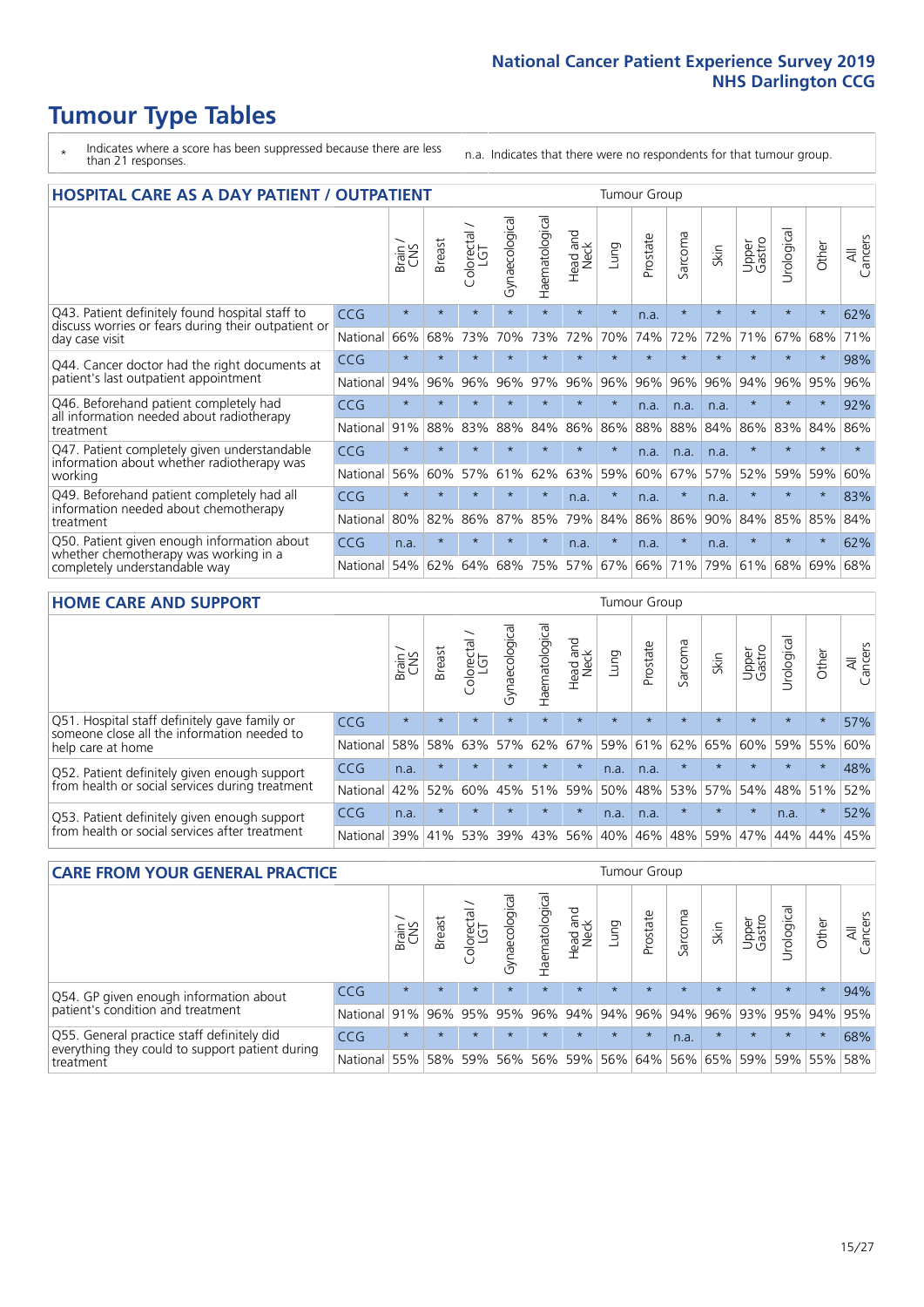# **Tumour Type Tables**

- \* Indicates where a score has been suppressed because there are less than 21 responses.
- n.a. Indicates that there were no respondents for that tumour group.

#### **YOUR OVERALL NHS CARE** THE TWO CONTROLLER THE THE THROUP CHANGE THE TUMOUR GROUP

|                                                                                                          |            | Brain<br>CNS | <b>Breast</b> | olorectal.<br>LGT<br>$\cup$ | Gynaecological | Haematological | aad and<br>Neck<br>Head | Lung                 | Prostate | arcoma<br>$\sqrt{ }$ | Skin    | Upper<br>Gastro | लु<br>Urologia | Other   | All<br>Cancers |  |  |  |  |  |
|----------------------------------------------------------------------------------------------------------|------------|--------------|---------------|-----------------------------|----------------|----------------|-------------------------|----------------------|----------|----------------------|---------|-----------------|----------------|---------|----------------|--|--|--|--|--|
| Q56. Different people treating and caring for                                                            | <b>CCG</b> | $\star$      | $\star$       | $\star$                     | $\star$        | $\star$        | $\star$                 | $\star$              | $\star$  | $\star$              | $\star$ | $\star$         |                | $\ast$  | 78%            |  |  |  |  |  |
| patient always work well together to give best<br>possible care                                          | National   | 60%          | 73%           | 73%                         | 69%            | 75%            | 73%                     | 73%                  | 75%      | 70%                  | 79%     | 69%             | 74%            | 68%     | 73%            |  |  |  |  |  |
| Q57. Patient given a care plan                                                                           | <b>CCG</b> | n.a.         | $\star$       | $\star$                     | $\star$        |                | $\star$                 | $\star$              | $\star$  | n.a.                 | $\star$ |                 |                | $\star$ | 39%            |  |  |  |  |  |
|                                                                                                          | National   | 36%          | 41%           | 40%                         | 34%            | 36%            | 39%                     | 36%                  | 40%      | 34%                  | 44%     | 36%             | 33%            | 31%     | 38%            |  |  |  |  |  |
| Q58. Overall the administration of care was good                                                         | <b>CCG</b> | $\star$      |               | $\star$                     | $\star$        |                | $\star$                 | $\ddot{\phantom{1}}$ | $\star$  | $\star$              | $\star$ |                 |                | $\star$ | 85%            |  |  |  |  |  |
| or very good                                                                                             | National   | 85%          | 90%           | 88%                         | 87%            | 91%            | 90%                     | 90%                  | 88%      | 88%                  | 90%     | 86%             | 85%            | 87%     | 89%            |  |  |  |  |  |
| Q59. Patient felt length of time for attending<br>clinics and appointments for cancer was about<br>right | <b>CCG</b> | $\star$      | $\star$       | $\star$                     | $\star$        |                | $\star$                 | $\star$              | $\star$  | $\star$              | $\star$ |                 |                | $\star$ | 81%            |  |  |  |  |  |
|                                                                                                          | National   | 58%          | 68%           | 73%                         | 66%            | 66%            | 71%                     | 71%                  | 76%      | 68%                  | 73%     | 66%             | 75%            | 64%     | 69%            |  |  |  |  |  |
| Q60. Someone discussed with patient whether                                                              | <b>CCG</b> | $\star$      | $\star$       | $\star$                     | $\star$        |                | $\star$                 | $\star$              | n.a.     | n.a.                 | $\star$ |                 |                | $\star$ | 29%            |  |  |  |  |  |
| they would like to take part in cancer research                                                          | National   | 42%          | 30%           | 32%                         | 31%            | 33%            | 21%                     | 34%                  | 31%      | 36%                  | 20%     | 36%             | 21%            | 32%     | 30%            |  |  |  |  |  |
| Q61. Patient's average rating of care scored from<br>very poor to very good                              | <b>CCG</b> | $\star$      | $\star$       | $\star$                     | $\star$        |                | $\star$                 | $\star$              | $\star$  | $\star$              | $\star$ | $\star$         | $\star$        | $\ast$  | 9.0            |  |  |  |  |  |
|                                                                                                          | National   | 8.6          | 8.9           | 8.8                         | 8.7            | 8.9            | 8.8                     | 8.8                  | 8.8      | 8.8                  | 8.9     | 8.7             | 8.7            | 8.7     | 8.8            |  |  |  |  |  |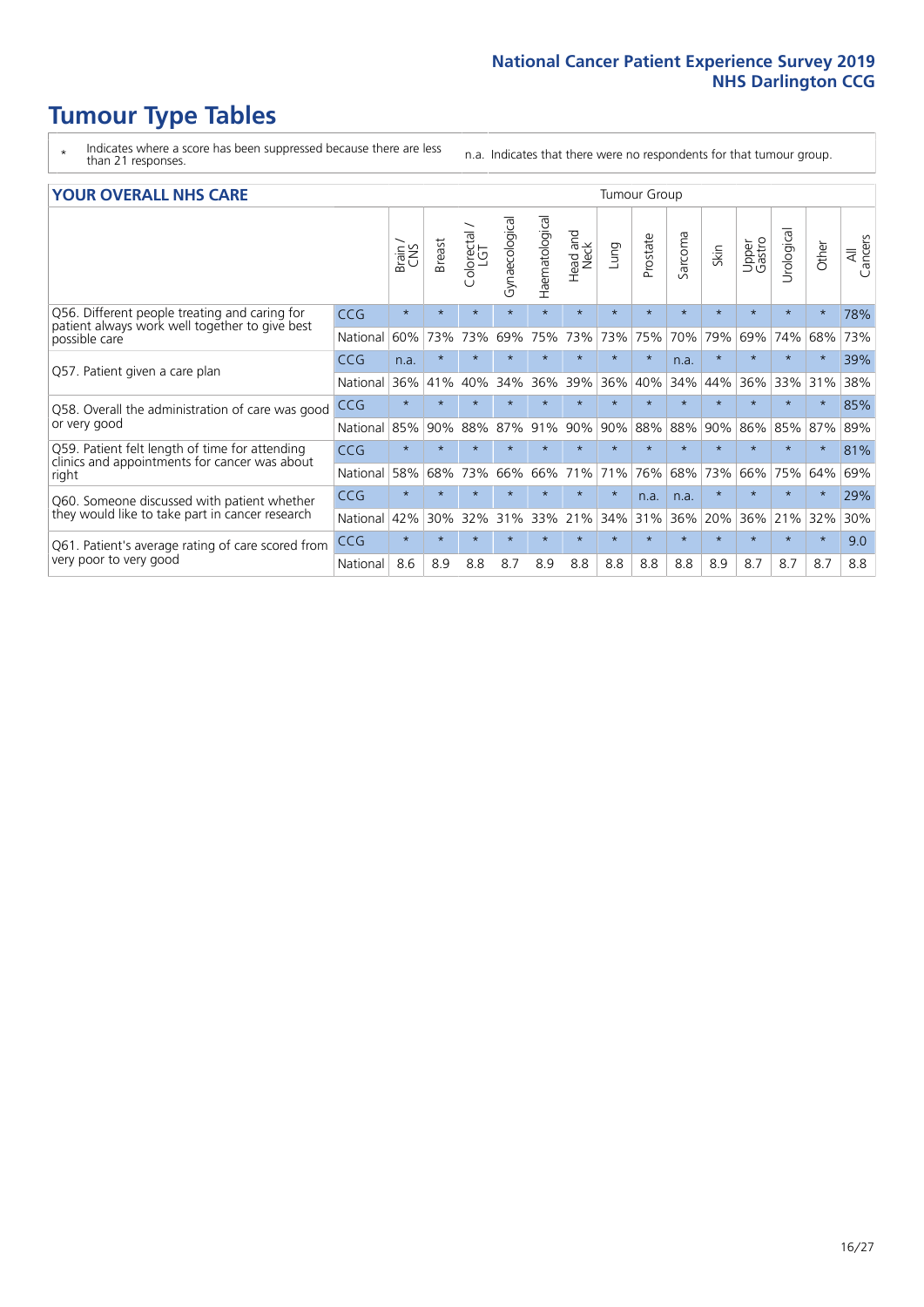### **Year on Year Charts**





### **DIAGNOSTIC TESTS**





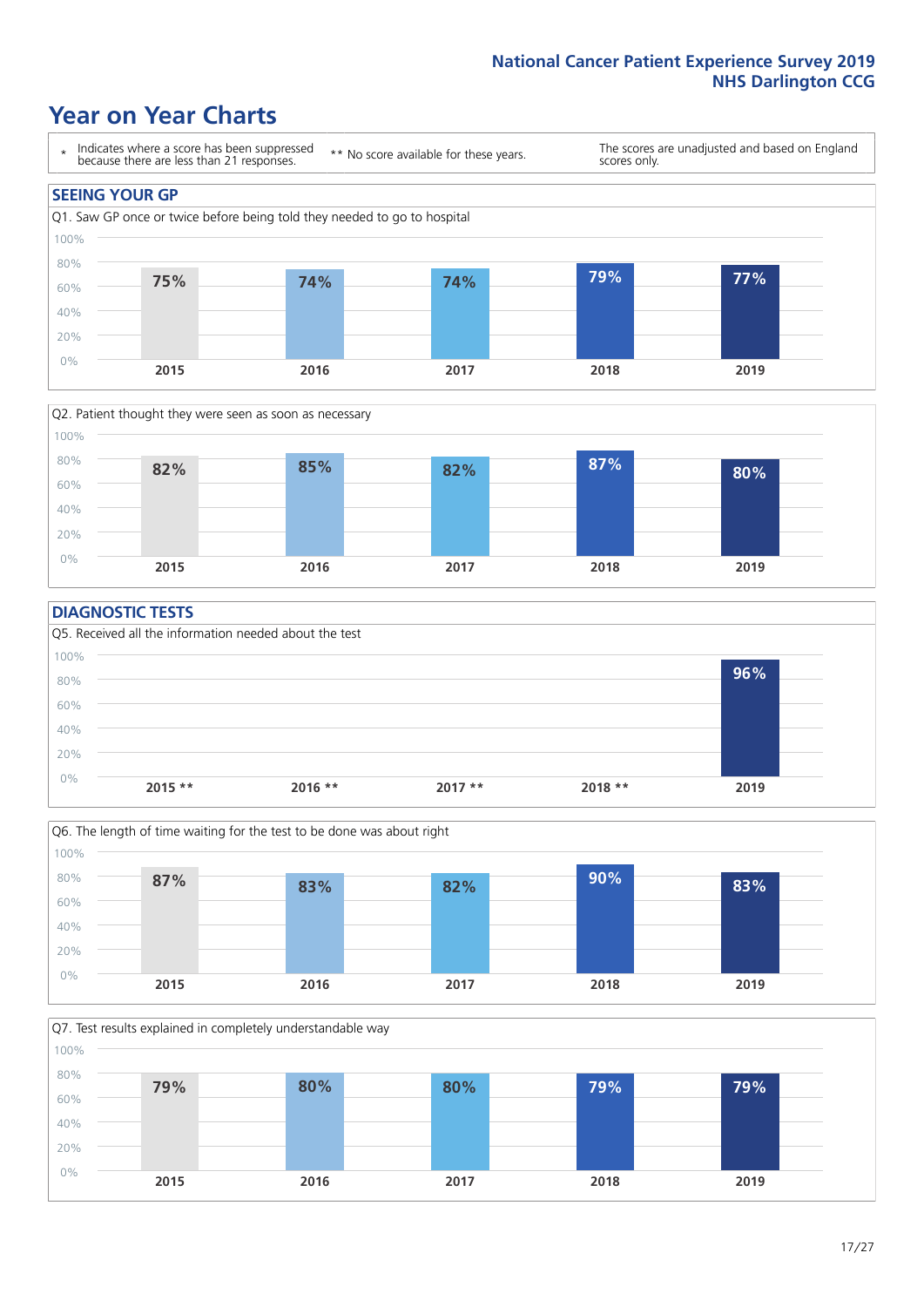### **Year on Year Charts**

\* Indicates where a score has been suppressed because there are less than 21 responses.

\*\* No score available for these years.

The scores are unadjusted and based on England scores only.

### **FINDING OUT WHAT WAS WRONG WITH YOU**









#### **DECIDING THE BEST TREATMENT FOR YOU** Q14. Patient felt that treatment options were completely explained 0% 20% 40% 60% 80% 100% **2015 2016 2017 2018 2019 80% 88% 82% 88% 77%**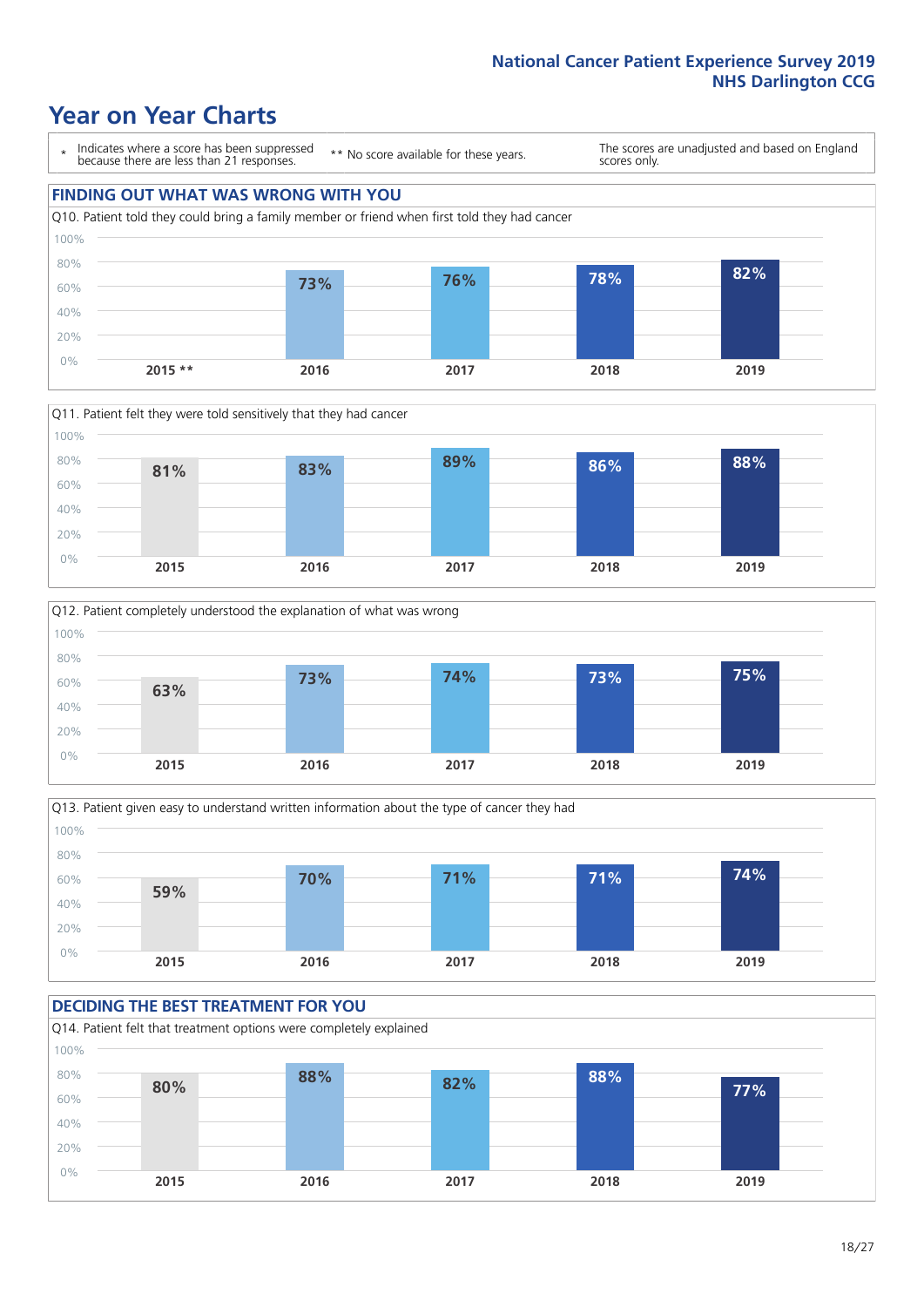### **Year on Year Charts**







Q18. Patient definitely involved as much as they wanted in decisions about care and treatment  $0%$ 20% 40% 60% 80% 100% **2015 \*\* 2016 \*\* 2017 \*\* 2018 \*\* 2019 80%**

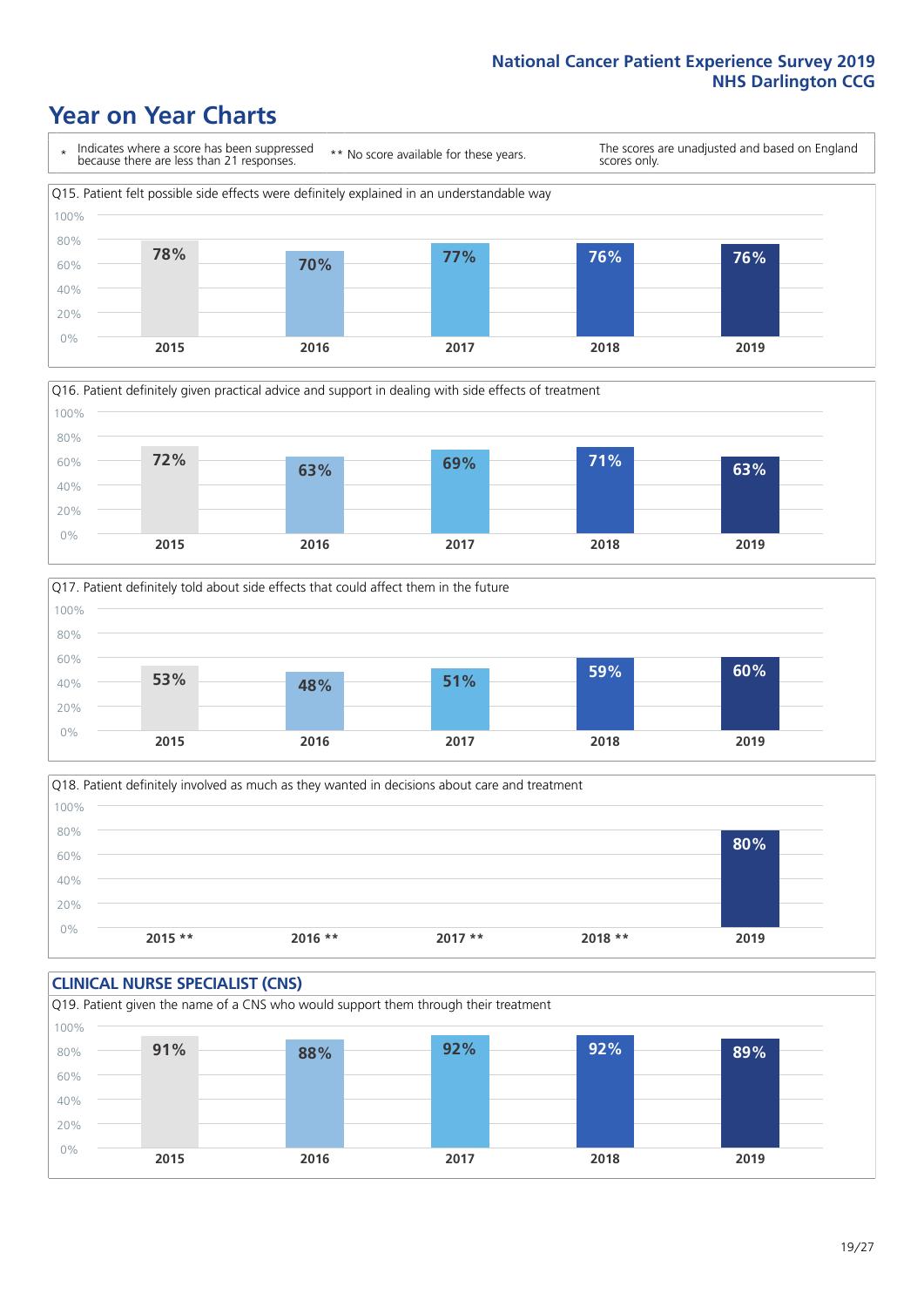### **Year on Year Charts**











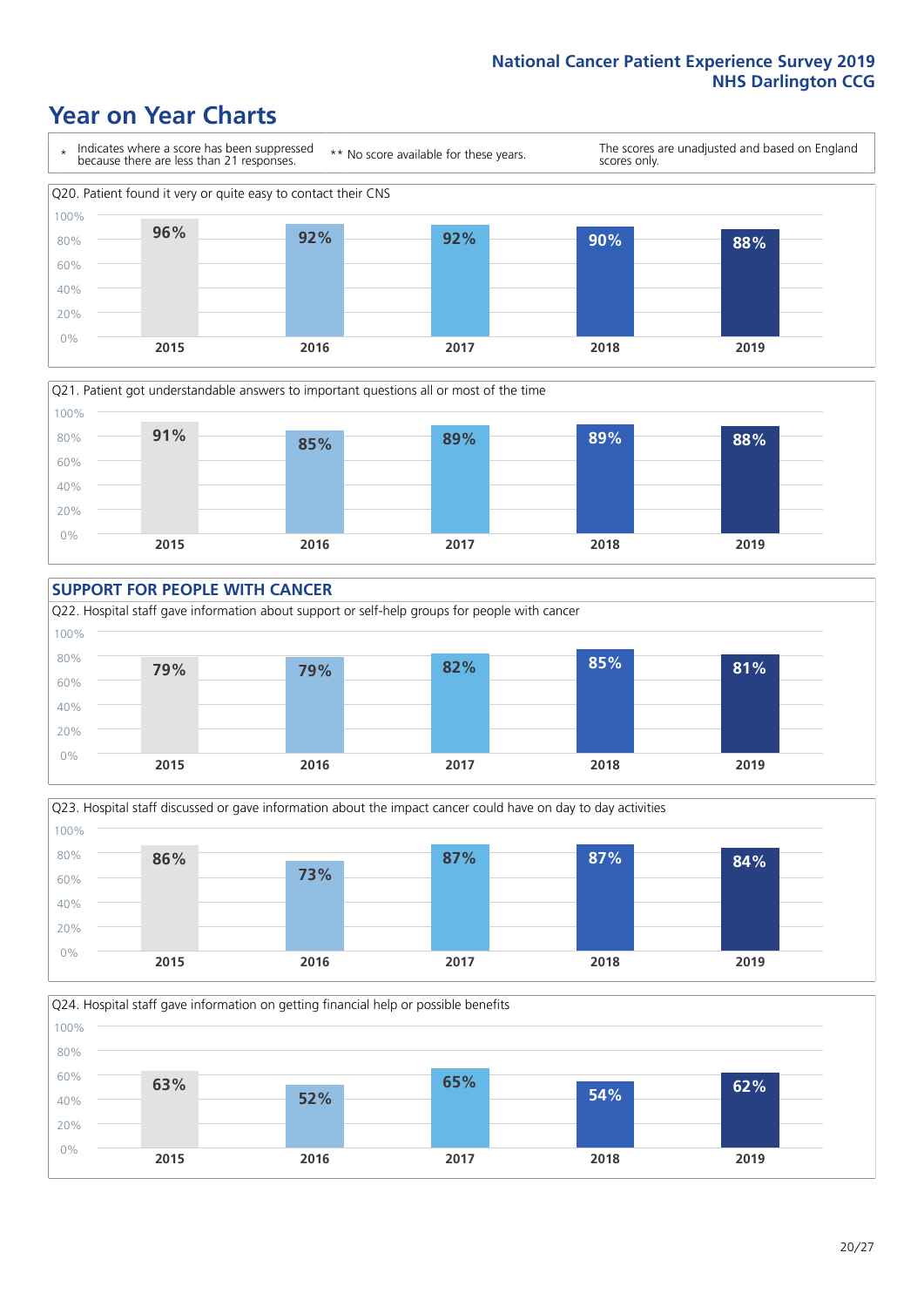### **Year on Year Charts**



#### **OPERATIONS**







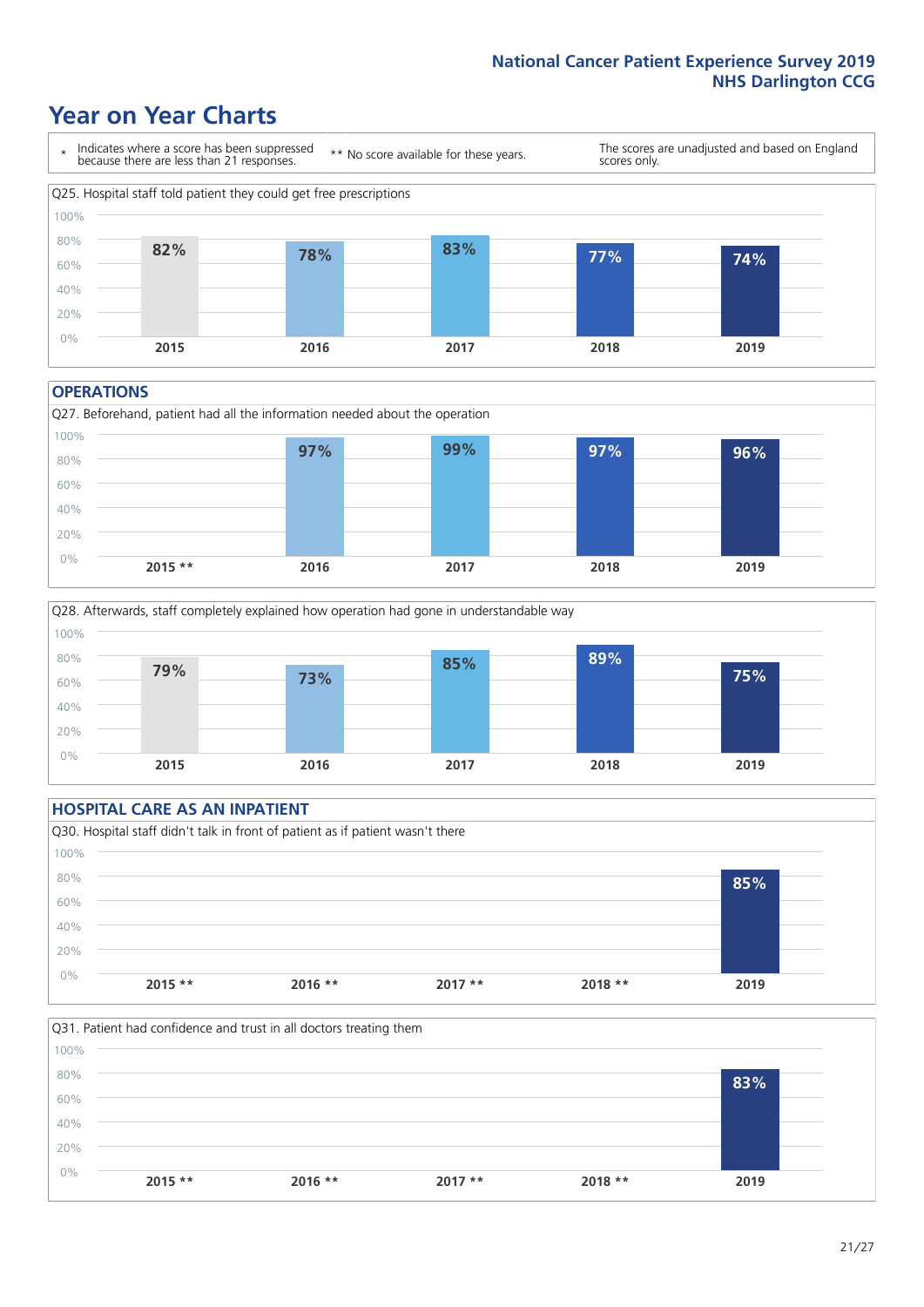### **Year on Year Charts**









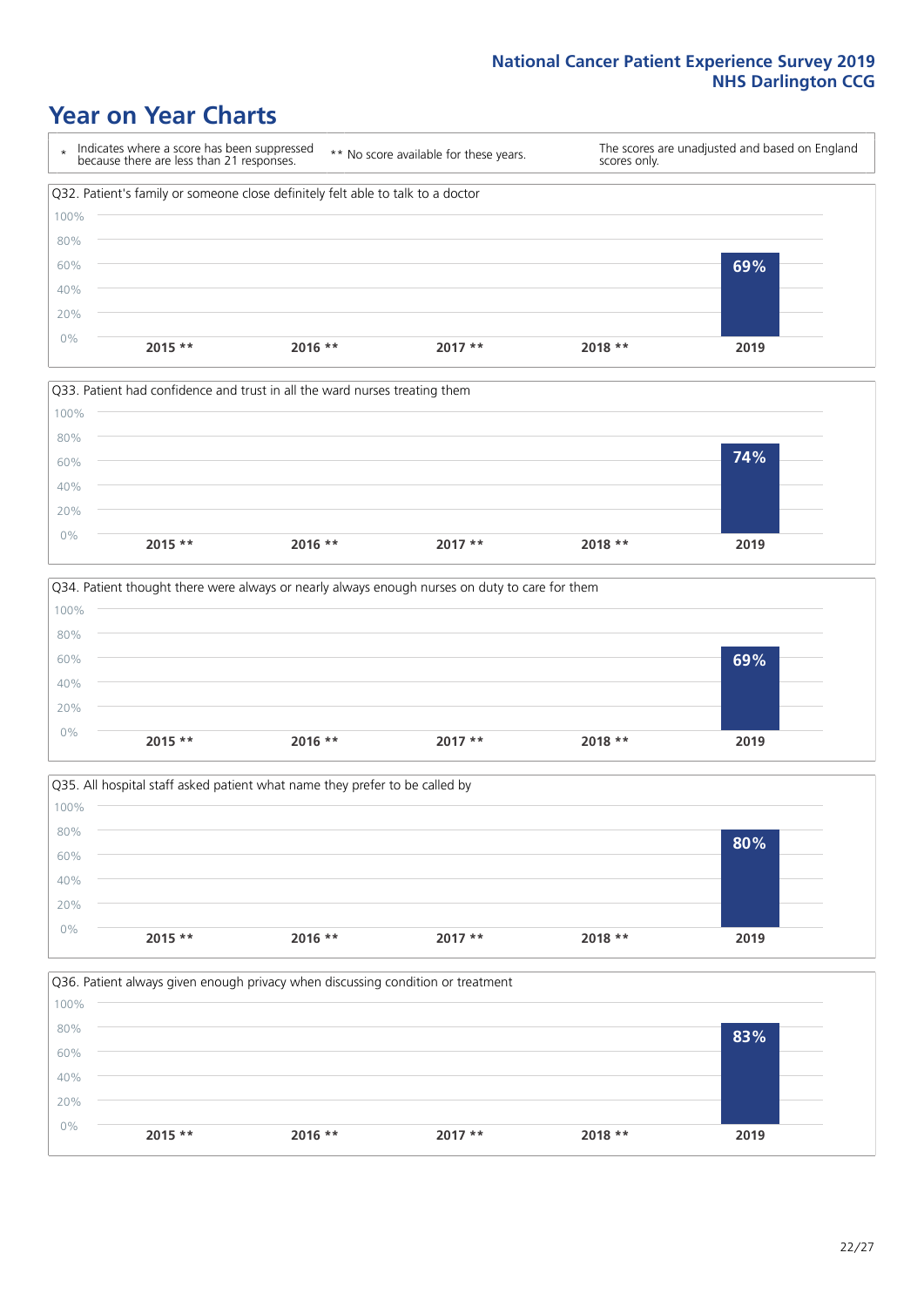### **Year on Year Charts**

\* Indicates where a score has been suppressed because there are less than 21 responses. \*\* No score available for these years. The scores are unadjusted and based on England scores only. Q37. Patient definitely found hospital staff to discuss worries or fears during their inpatient visit 0% 20% 40% 60% 80% 100% **2015 \*\* 2016 \*\* 2017 \*\* 2018 \*\* 2019 55%**







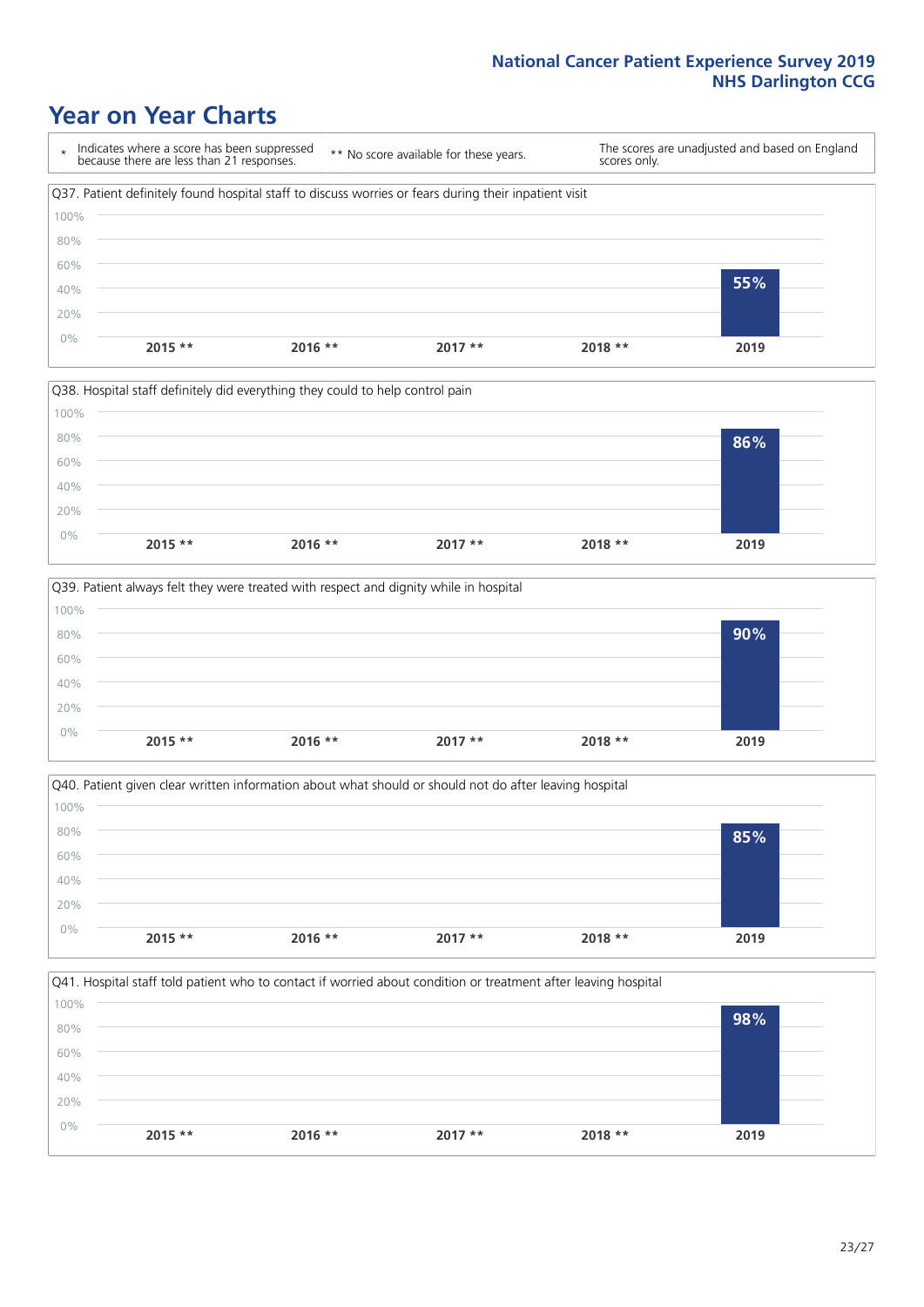### **Year on Year Charts**

\* Indicates where a score has been suppressed because there are less than 21 responses.

\*\* No score available for these years.

The scores are unadjusted and based on England scores only.

### **HOSPITAL CARE AS A DAY PATIENT / OUTPATIENT**









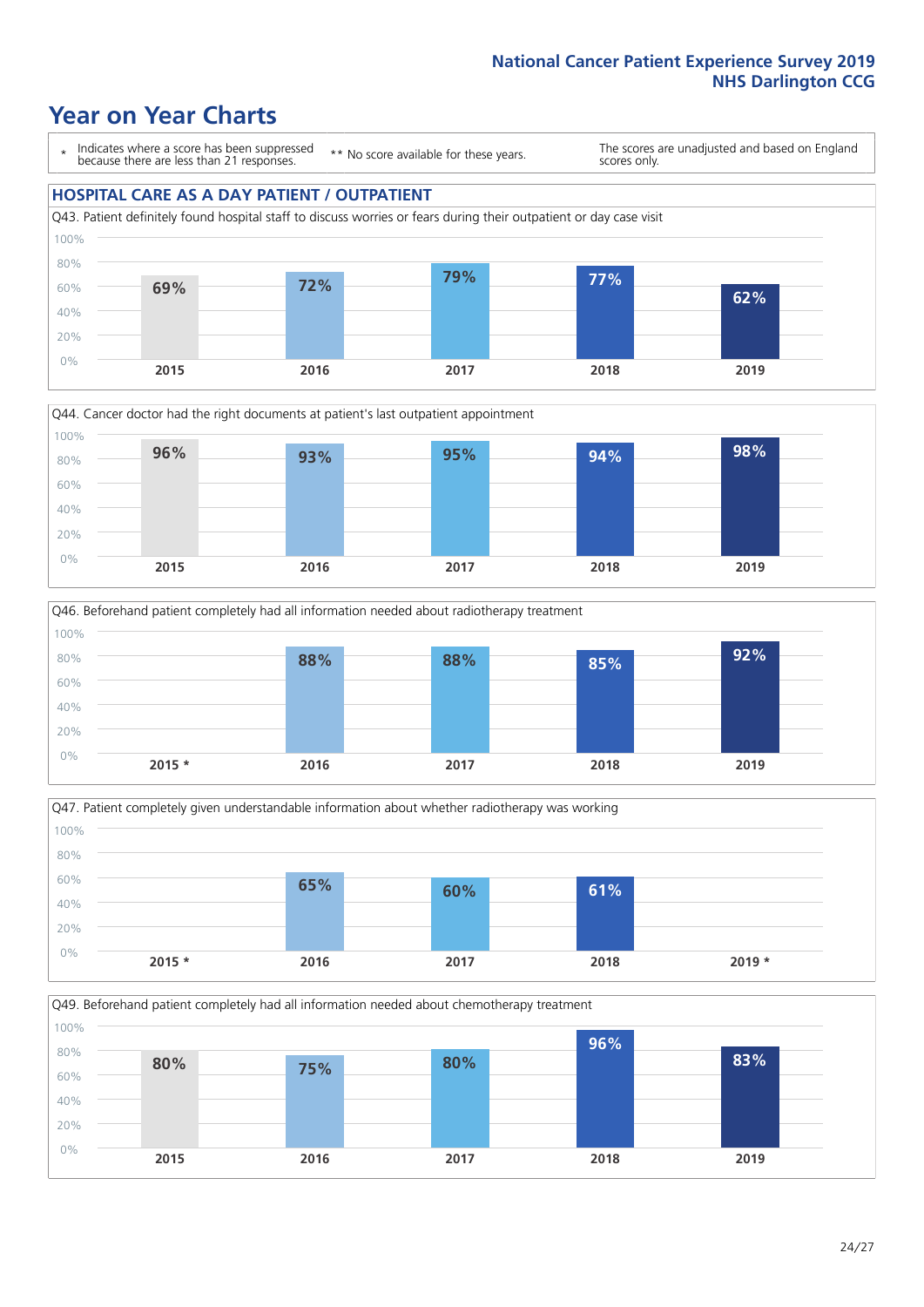## **Year on Year Charts**

\* Indicates where a score has been suppressed because there are less than 21 responses. \*\* No score available for these years. The scores are unadjusted and based on England scores only. Q50. Patient given enough information about whether chemotherapy was working in a completely understandable way 60% 80% 100% **72% 63% 65% 65% 62%**



#### **HOME CARE AND SUPPORT**







#### **CARE FROM YOUR GENERAL PRACTICE** Q54. GP given enough information about patient's condition and treatment 0% 20% 40% 60% 80% 100% **2015 2016 2017 2018 2019 94% 95% 93% 91% 94%**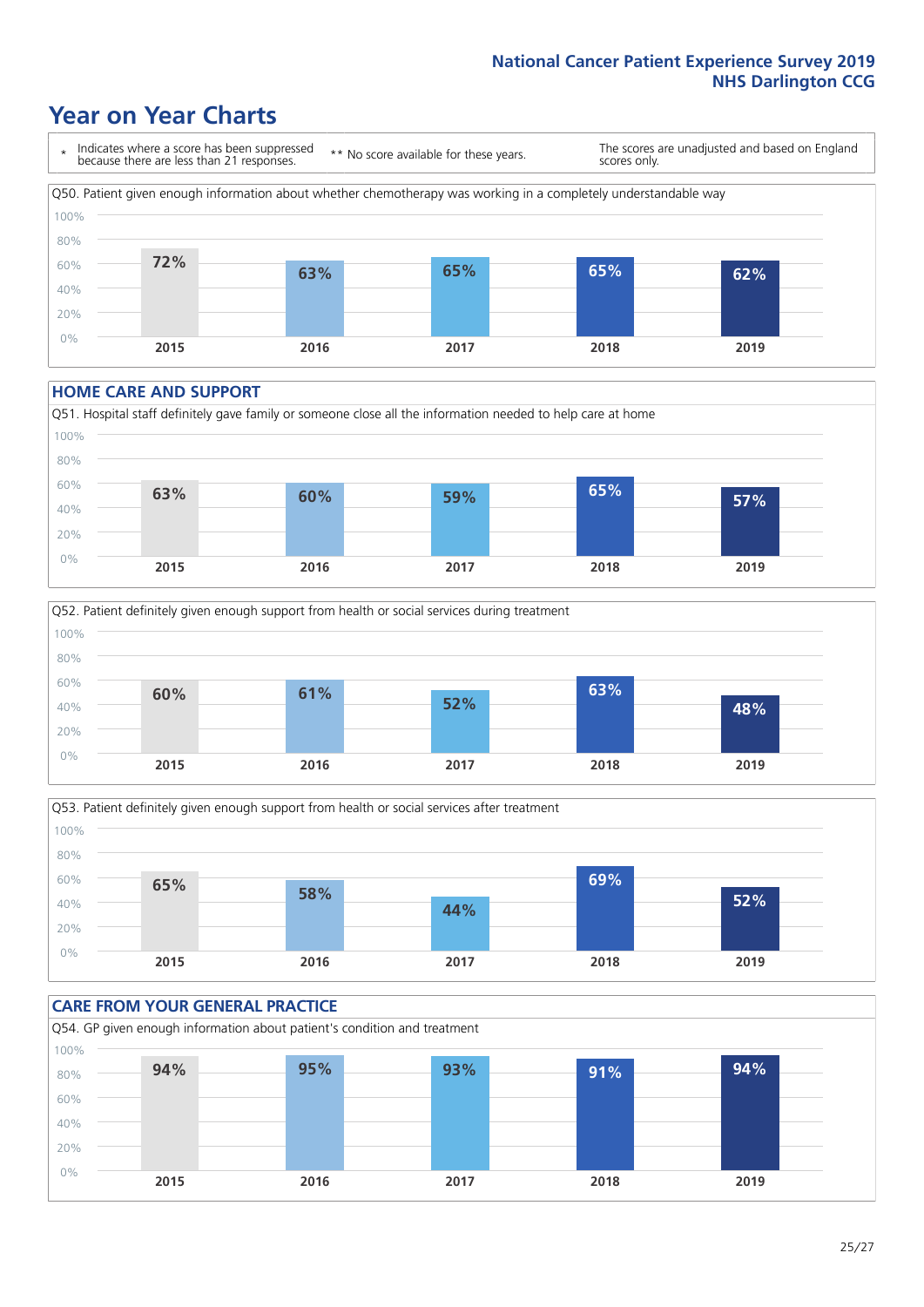### **Year on Year Charts**

\* Indicates where a score has been suppressed because there are less than 21 responses.

\*\* No score available for these years.

The scores are unadjusted and based on England scores only.



#### **YOUR OVERALL NHS CARE**







Q59. Patient felt length of time for attending clinics and appointments for cancer was about right 0% 20% 40% 60% 80% 100% **2015 2016 2017 2018 2019 71% 64% 77% 80% 81%**